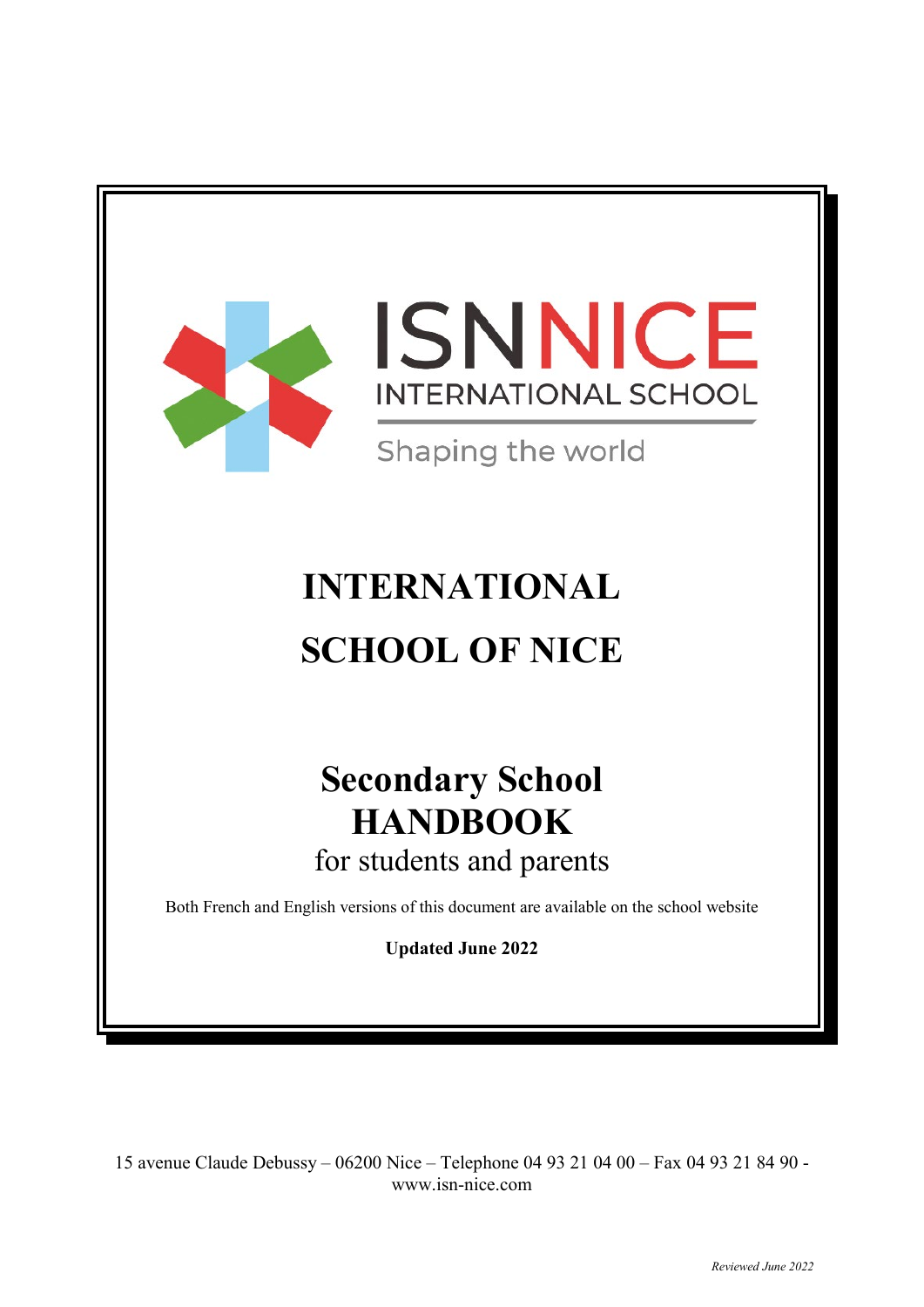# **CONTENTS**

| <b>INTRODUCTION</b>                                               | <u>page</u><br>5 |
|-------------------------------------------------------------------|------------------|
|                                                                   |                  |
| VISION - MISSION - PHILOSOPHY                                     | 5                |
| <b>IB</b> Learner Profile                                         |                  |
| Definition of Learning                                            |                  |
| Definition of Global Competence                                   |                  |
| <b>SCHOOL-WIDE GENERAL AND ADMINISTRATIVE INFORMATION</b>         | 9                |
| Absences-Attendance                                               | 9                |
| <b>Buses</b>                                                      | 10               |
| Change of address/Telephone                                       | 10               |
| Communications                                                    | 11               |
| Digital Citizenship and the Computer Room                         | 11               |
| Dress Code and Uniforms                                           | 13               |
| <b>Emergency Closure</b>                                          | 13               |
| <b>Field Trips</b>                                                | 14               |
| Fire Drills and Lockdowns                                         | 14               |
| Head Students and Students Reps                                   | 14               |
| Hours and supervision                                             | 14               |
| <b>ID</b> Cards                                                   | 14               |
| Insurance                                                         | 15               |
| Library                                                           | 15               |
| Lockers                                                           | 15               |
| Lunch                                                             | 15               |
| <b>Parent Teacher Association</b>                                 | 15               |
| Personal property                                                 | 16               |
| Pictures and School Photographs                                   | 16               |
| School Board                                                      | 16               |
| Student health, illness, medication<br>Student placement in class | 16<br>17         |
|                                                                   | 17               |
| Student publications<br>Student meetings                          | 17               |
| Students who are 18 years of age and over                         | 18               |
| Telephone use                                                     | 18               |
| Textbooks and supplies                                            | 18               |
| <b>Tuition and Fees</b>                                           | 18               |
|                                                                   |                  |
| <b>GENERAL AND DISCIPLINARY RULES</b>                             | 19               |
| Safeguarding and well-being                                       | 19               |
| Anti-bullying policy                                              | 19               |
| Conduct                                                           | 20               |
| Discipline and Sanctions                                          | 20               |
| Drugs and Alcohol                                                 | 20               |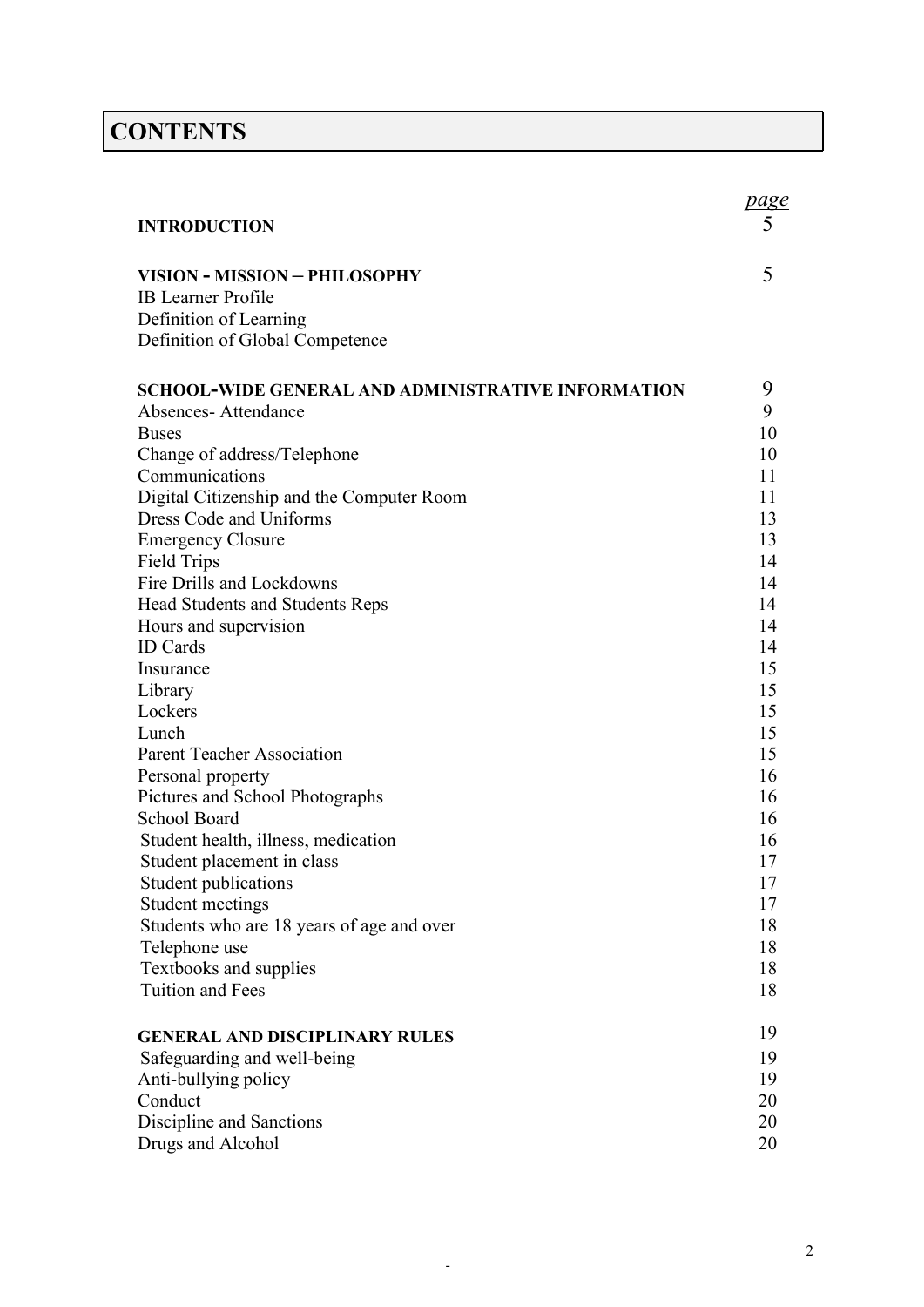| <b>ACADEMIC MATTERS</b>                     | 24 |
|---------------------------------------------|----|
| Academic Advising                           | 24 |
| Calendar/School year                        | 24 |
| <b>Homeroom Teachers</b>                    | 24 |
| Orientation                                 | 24 |
| Science courses                             | 24 |
| Assessment and Grading at ISN               | 25 |
| Report cards and transcripts                | 26 |
| Homework                                    | 27 |
| Physical Education                          | 27 |
| Promotion                                   | 27 |
| Summative assessments                       | 27 |
| Tutoring                                    | 27 |
|                                             | 28 |
| <b>HIGH SCHOOL</b>                          |    |
| <b>Academic Probation</b>                   | 28 |
| <b>Change of Courses</b>                    | 28 |
| <b>Graduation Requirements</b>              | 28 |
| <b>IB Diploma Programme</b>                 | 29 |
| <b>IGCSE</b> Programme                      | 30 |
| Internal/external Examinations              | 30 |
| <b>School Service</b>                       | 31 |
| Senior Thesis/Project                       | 31 |
| Applications to Other Schools               | 31 |
| <b>Guest Visits to School</b>               | 31 |
| <b>WHOLE SCHOOL: E-LEARNING</b>             | 32 |
| <b>WHOLE SCHOOL: CHANGEMAKERS PROGRAMME</b> | 33 |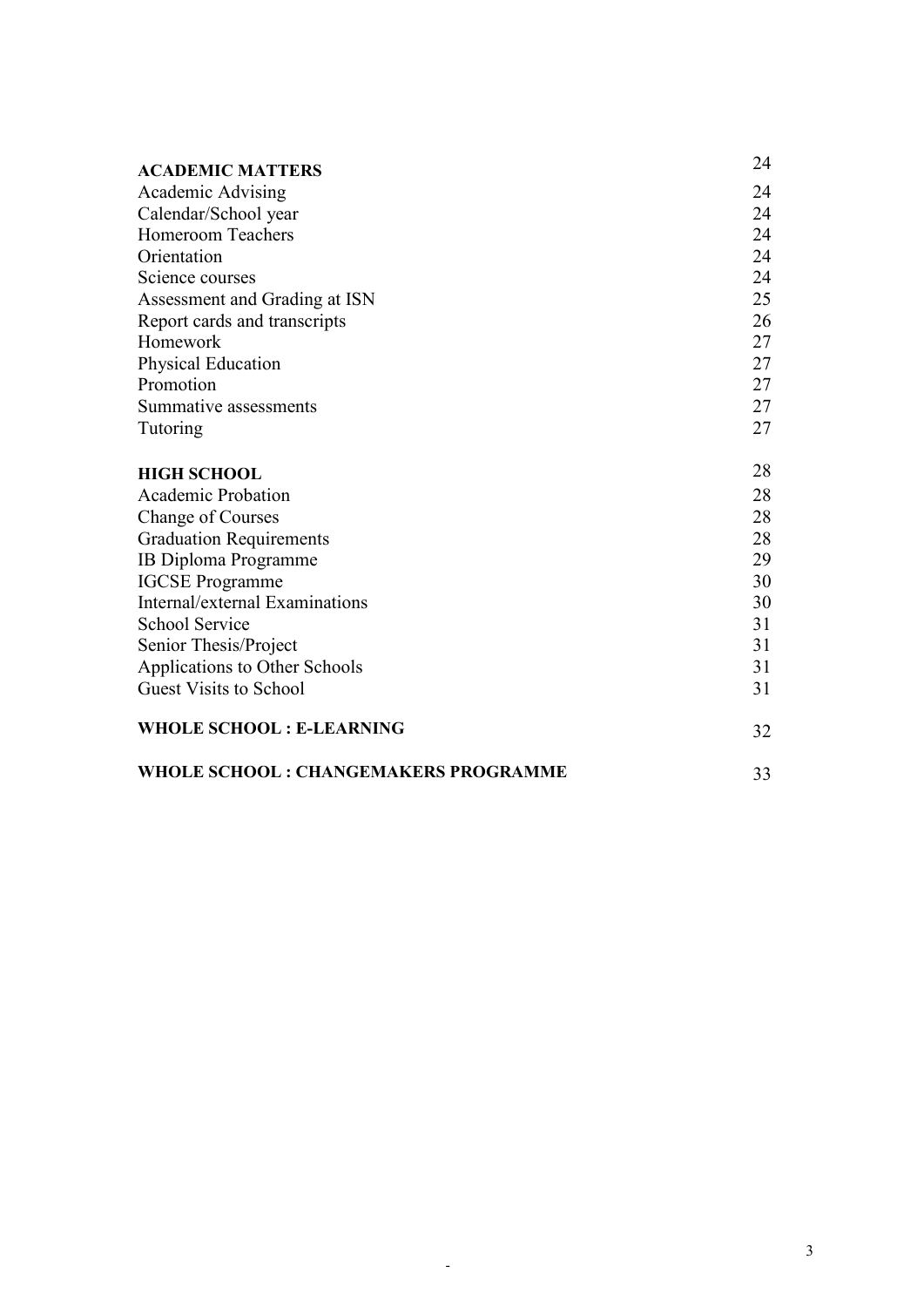This document is published in French and English. In the event of discordance between the two versions, it is the French language which will prevail, the English translation being on a purely informative basis.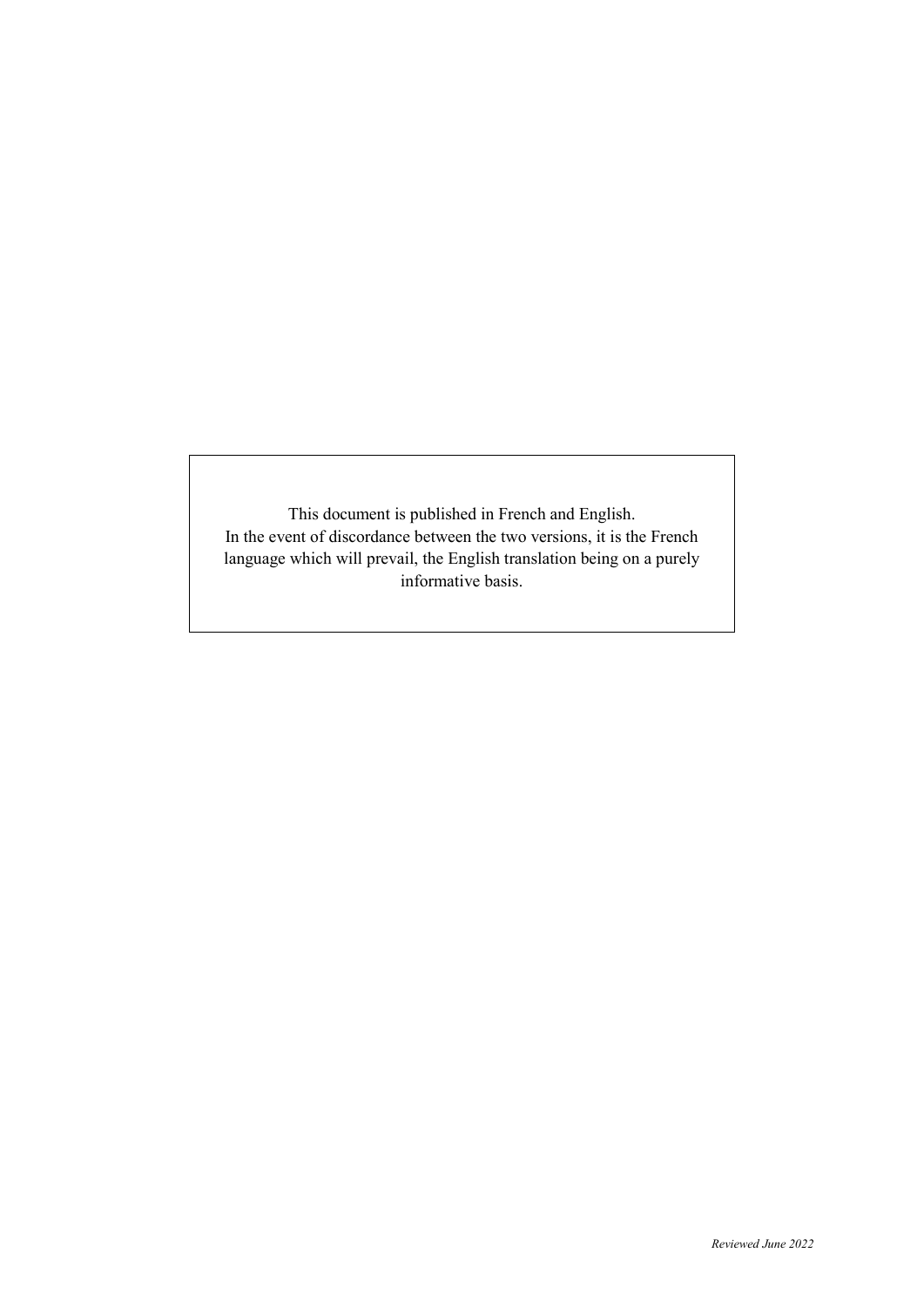# **INTRODUCTION**

The International School of Nice (ISN) is a private, co-educational day school for children from Nursery through to Grade 12 operated by the French Riviera Chamber of Commerce. The School provides an international education in English to students from many different nations.

The School consists of three units: the Primary, Middle and High Schools. Each unit has its own programme; however, the overall objectives and expectations of the School are common to all.

The purpose of this handbook is to give students and parents a general introduction to ISN and to provide information concerning matters both administrative and academic, as well as ISN's rules.

## **VISION - MISSION – PHILOSOPHY**

## **VISION**

ISN's vision is to prepare today's learners to confidently embrace challenges as adaptable, empathetic global citizens who will be active contributors for a more sustainable world.

## **MISSION**

INSPIRE our diverse community of learners to take a proactive role as responsible global citizens

SUPPORT students to achieve their individual potential and become well-rounded life-long learners

NOURISH the minds and spirit of our community in a safe, respectful and caring environment

#### **PHILOSOPHY**

ISN places the student at the centre of the learning process.

ISN utilizes a range and balance of teaching styles to allow each student to fully develop as a whole person.

ISN nourishes a family atmosphere and community spirit in our learning environment.

ISN implements non-discriminatory practice and inclusive education.

ISN involves all constituencies – students, teachers, parents, and administration in achieving the success of our goals.

ISN inspires and empowers our students to make a positive difference to their world.

ISN actively inspires students to have empathy and compassion with people everywhere.

ISN nourishes an appreciation of the life and culture of the host country and the international community as a whole.

ISN students as IB World School students embrace the IBO Mission Statement, and uphold its aims as defined in the Learner Profile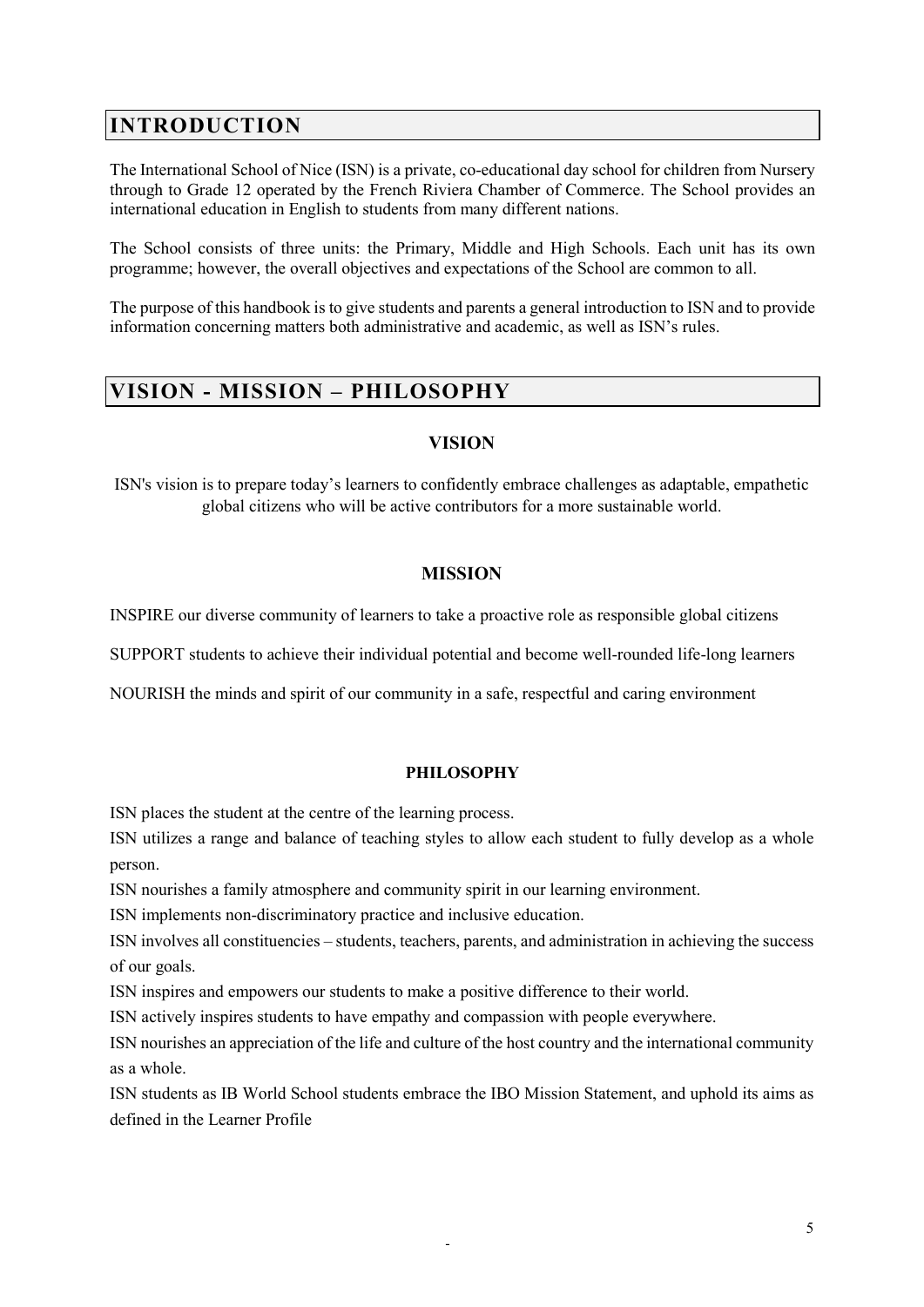#### **IB LEARNER PROFILE**

ISN ensures that our young people develop as:

#### **Inquirers**

They develop their natural curiosity. They acquire the skills necessary to conduct inquiry and research, and show independence in learning*.* They actively enjoy learning, and this love of learning will be sustained throughout their lives.

#### **Knowledgeable**

They explore concepts, ideas and issues that have local and global significance. In so doing, they acquire in-depth knowledge, and develop understanding across a broad and balanced range of disciplines.

#### **Thinkers**

They exercise initiative in applying thinking skills critically and creatively to recognize and approach complex problems, and make reasoned, ethical decisions.

#### **Communicators**

They understand and express ideas and information confidently and creatively in more than one language and in a variety of modes of communication. They work effectively and willingly in collaboration with others.

#### **Principled**

They act with integrity and honesty, with a strong sense of fairness, justice and respect for the dignity of the individual, groups and communities. They take responsibility for their own actions and the consequences that accompany them.

#### **Open-minded**

They understand and appreciate their own cultures and personal histories, and are open to the perspectives, values and traditions of other individuals and communities. They are accustomed to seeking and evaluating a range of points of view, and are willing to grow from the experience.

#### **Caring**

They show empathy, compassion and respect towards the needs and feelings of others. They have a personal commitment to service, and act to make a positive difference to the lives of others and to the environment.

#### **Risk-takers**

They approach unfamiliar situations and uncertainty with courage and forethought, and have the independence of spirit to explore new roles, ideas and strategies. They are brave and articulate in defending their beliefs.

#### **Balanced**

They understand the importance of intellectual, physical and emotional balance to achieve personal wellbeing for themselves and others.

#### **Reflective**

They give thoughtful consideration to their own learning and experience. They are able to assess and understand their strengths and limitations in order to support their learning and personal development. (Source : International Baccalaureate Organization 2006, IB Learner Profile booklet).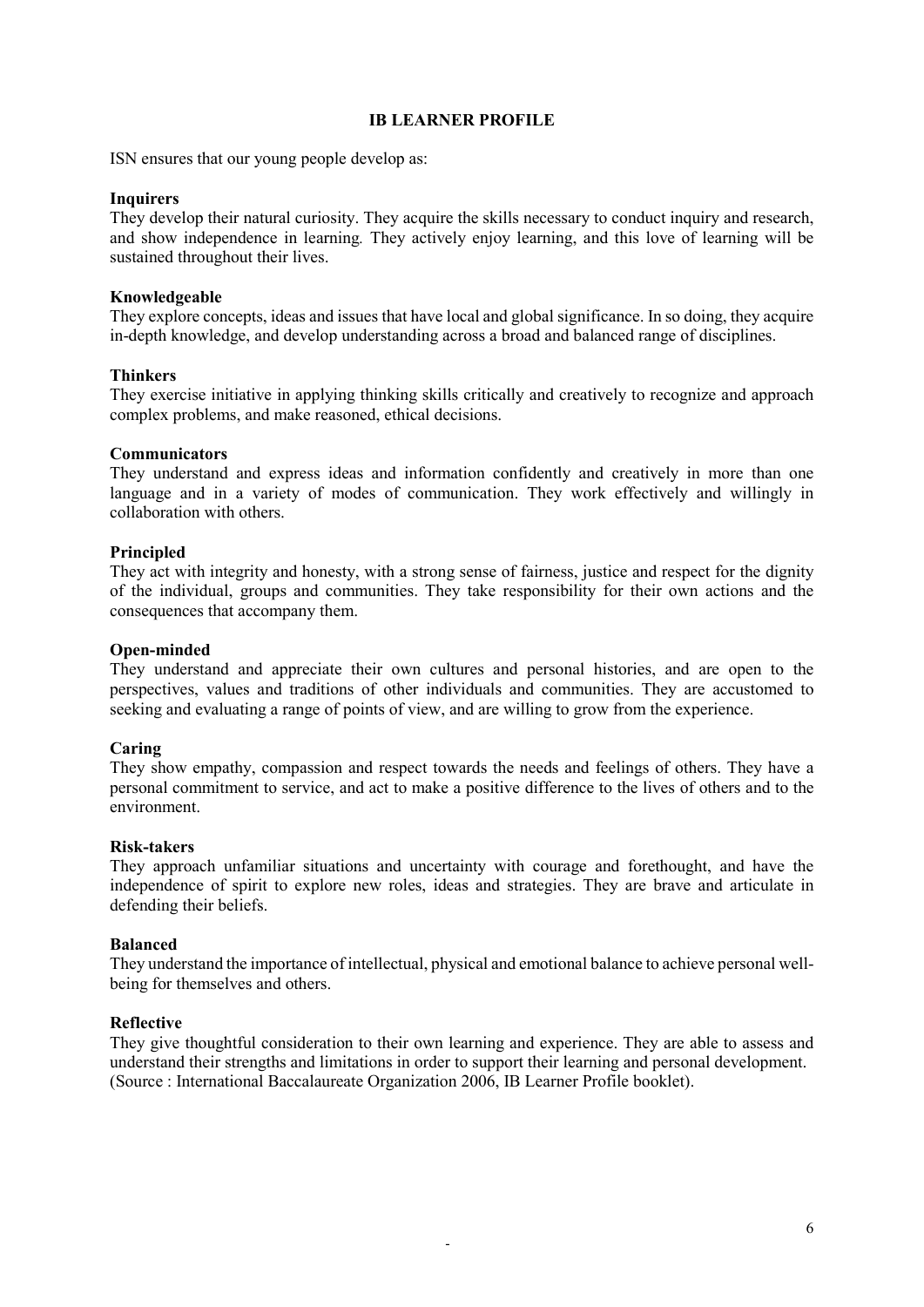# **Definition of Learning**

**High quality learning is a transformative experience in which learners engage actively with challenging concepts and experiences to construct knowledge, understanding and skills, as well as dispositions that enable them to reach their individual potential.** 

**We know that high quality learning happens when:**

learners actively engage with challenging experiences and take responsibility for their learning

learners are inspired and supported

learners feel happy

educators lead learners to self-empowerment and to reach their potential by responding to their individual learning styles and providing them with constructive feedback

a safe, respectful, caring learning environment nourishes a growth mindset

the learning environment broadens the mind through diversity and international mindedness/global citizenship

the community becomes lifelong learners and shares the responsibility to promote values such as respect, acceptance, social responsibility and commitment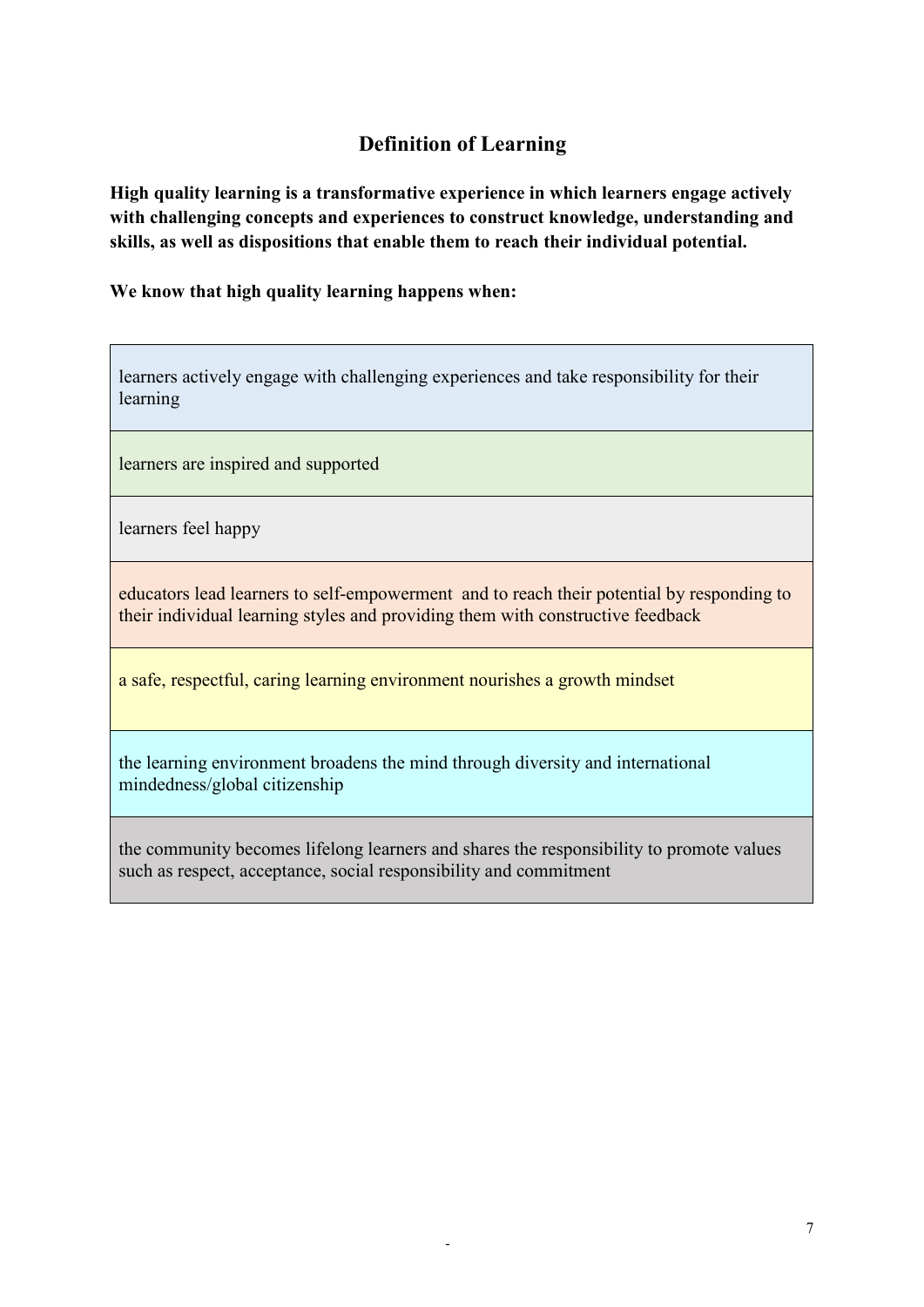# **Definition of Global Competence**

"Education gives us a profound understanding that we are tied together as citizens of the global community, and that our challenges are interconnected."

-Ban Ki-moon, UN Secretary-General

**Global competence is an ongoing process to critically understand the connections between environmental, economic and social forces, to understand and appreciate the perspectives and worldviews of others, to engage in respectful, open interactions with people from different cultures in recognition of our shared humanity and guardianship of the planet, to carefully evaluate causes and possible solutions to local and global issues and to act ethically for collective well-being, peace and sustainable development.**

ISN demonstrates its commitment to inspiring, supporting and nourishing global competence through:

- Assessing for global competence within the curriculum
- Aligning our curriculum with a range of projects and extra-curricular activities

- Initiatives associated with the UN's Sustainable Development Goals
- Culturally relevant pedagogy
- Digital citizenship
- Linguistic identity and the promotion of learning additional languages
- Focusing on collective well-being as a moral imperative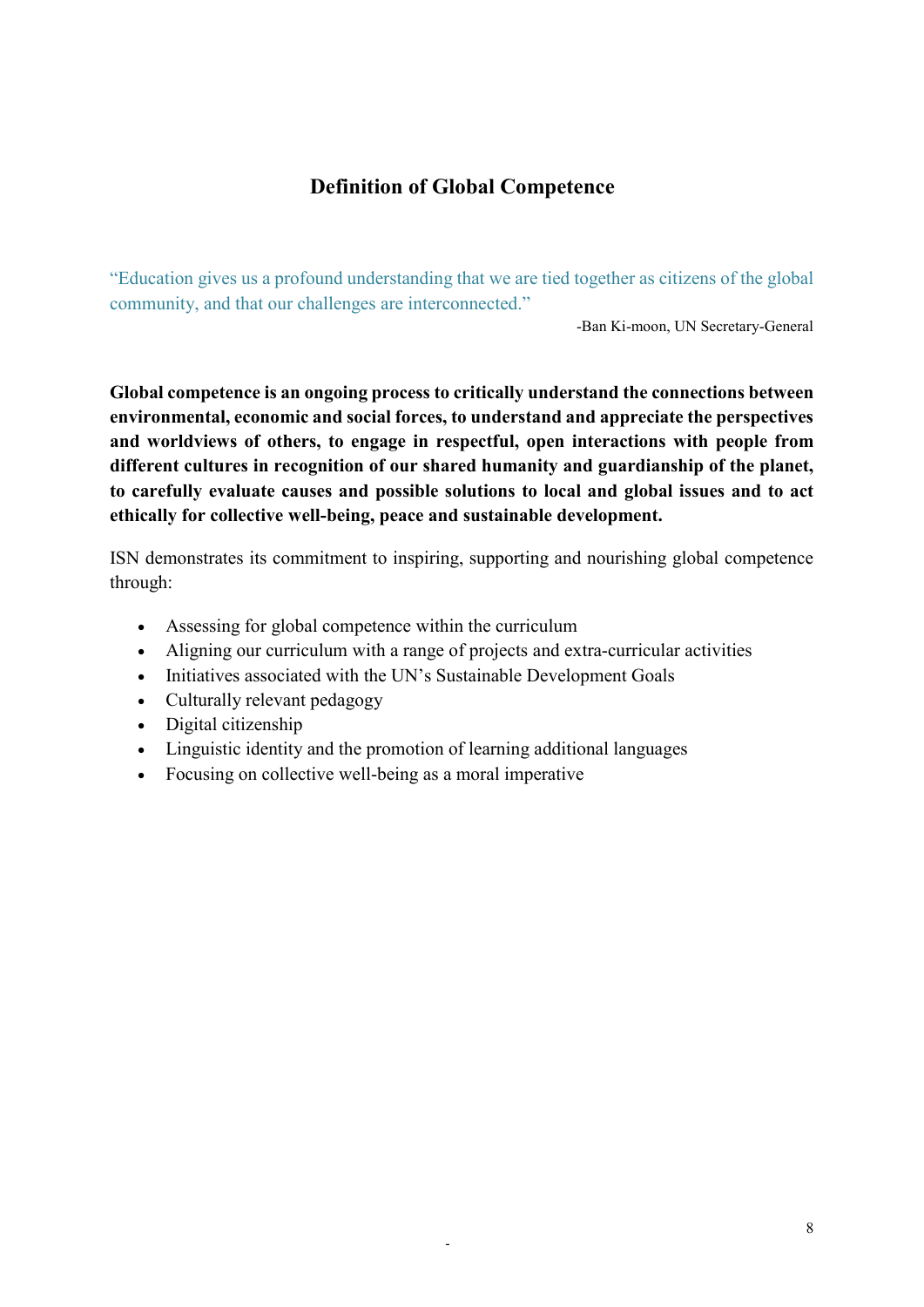# **SCHOOL-WIDE GENERAL AND ADMINISTRATIVE INFORMATION**

## **ABSENCES – ATTENDANCE**

Regular, consistent attendance is a condition to fulfil graduation and promotion requirements. Regular attendance helps in the achievement of academic success and must take priority over all other activities. Attendance of students in school is rigorously monitored by teachers of each class who record the names of absent students in the school management system. Students are expected to attend every scheduled class every day.

ISN will honour absences for illness, and family bereavement. Each absence must be notified by a written note from the parents. We particularly insist that the holiday periods not be extended. Students who miss school due to extended holidays will have that absence counted as unauthorized. Any work or tests missed will receive a zero. Parents are also requested to schedule medical, dental, and other appointments after regular school hours. There is no replacement for the learning experience of the classroom itself; work cannot simply be "made up" when absences occur.

A student arriving late, after 8:35, must sign the register at the front desk. Parents will be automatically contacted in case of late arrival or absence.

A student who misses 10% or more of a school trimester may not receive academic credit for that trimester. Repeated unjustified absences may, after due warning, lead to the suspension or eventual expulsion of the student in question.

If a student is absent from School, these procedures should be followed:

- On the day of an absence, parents **must** notify the school by 8:15 am, via **the school online platform.**
- Anticipated absences must be approved by the Section Heads to be considered Excused Absence.

- Absences other than illness and/or family bereavement will be notified "unauthorised absence" unless specific circumstances

Parents will be contacted immediately if a student is absent with no notification from parents.

Students driving to school must arrive on time for their Homeroom at 8:30am. Parents must authorise in writing by 12:00 noon to the Section Heads when their child(ren) is leaving school with another mode of transportation then the original agreement (mainly for a different school bus, a friend's/parents' car, an Uber, a taxi, etc.)

#### **It is the student's responsibility to obtain the work which has been missed during an absence and to make up that work within the teacher's designated time frame.**

#### **Early dismissal**

If a student must leave school early on a given day, the following procedures apply:

- 1. The parent must post a note on the school platform before 12:00 noon, requesting early dismissal. The school reserves the right to judge whether such a request is acceptable.
- 2. No student is allowed to leave the school without parental authorisation in High School and parental accompaniment in Middle School.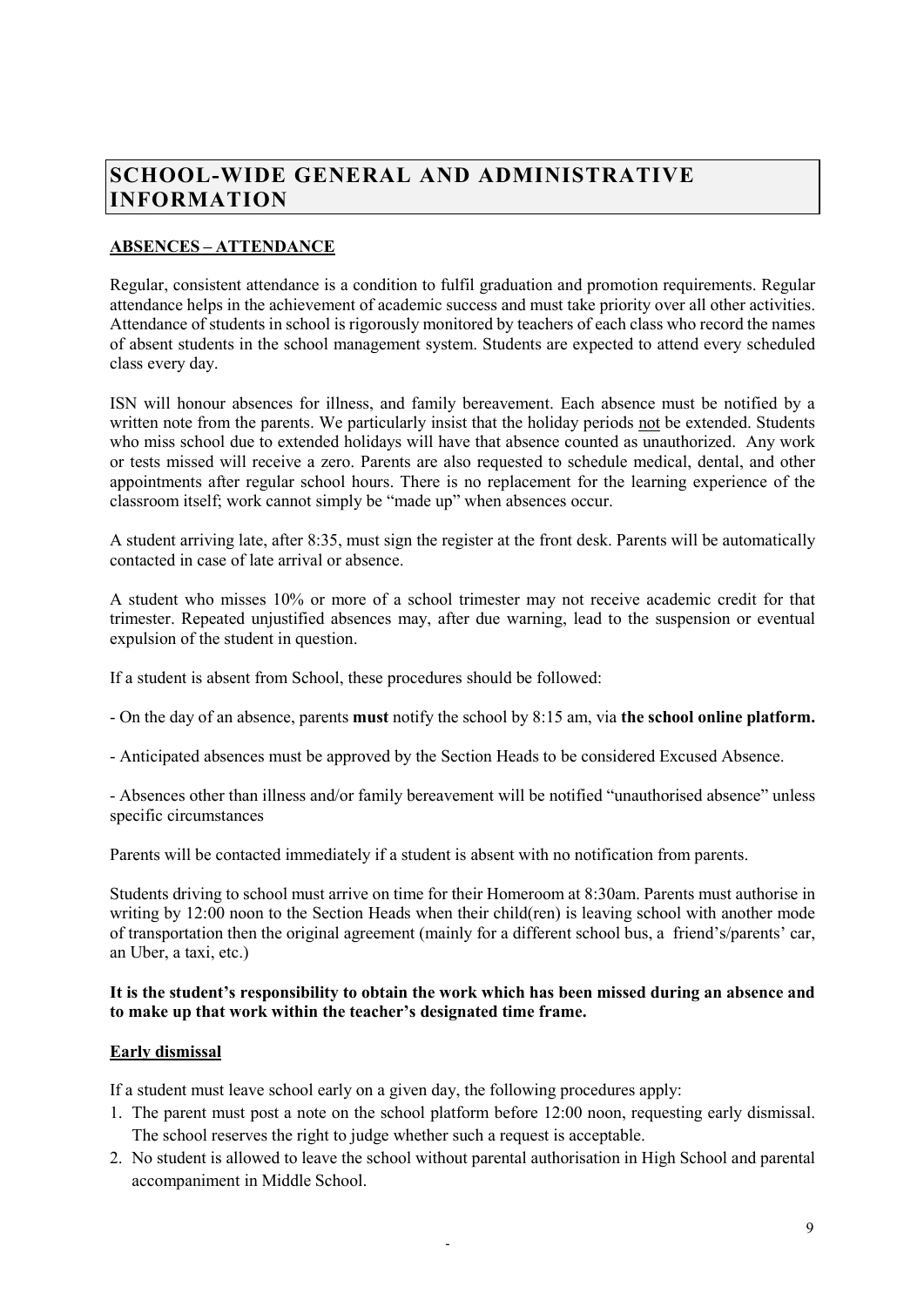3. Parents or guardians must sign out the student before leaving the school.

## **BUSES**

ISN proposes a daily bus service, and full information regarding the bus routes and fee schedules are available at the school office or on the school's website: [www.isn-nice.com/bus-service](http://www.isn-nice.com/bus-service) The buses follow the major routes with designated bus stops. Door-to-door service cannot be arranged. Bus regulations have been established for the safety, security, and comfort of those using the bus service. Any student who fails to abide by these rules will be suspended from using the bus service. (In these cases, no refunds of bus fees will be made).

For students remaining after school to participate in extra-curricular activities, there are special late buses which service most destinations on Mondays and Thursdays p.m. after extracurricular activities. Details of times and drop-off points will be issued early in the school year.

ISN rules and regulations regarding the use of the school bus are:

- 1. Students must be at the arranged pick-up point at the appointed time (bus drivers have been instructed not to wait);
- 2. Students must be seated, with their seatbelts fastened, whenever the bus is in motion and must not speak to the driver without absolute need;
- 3. Eating, drinking or smoking is not permitted;
- 4. Students must not shout or make excessive noise;
- 5. Students are expected to keep the buses neat and garbage-free;
- 6. If an arranged bus stop requires a Lower School student to cross a street, a parent or designated care-taker must be present; and
- 7. A student taking the bus to/from school must not get off the bus prior to arrival at School in the morning or arrival at his/her bus stop in the afternoon. A student may change his/her bus route only if the parents have informed the school office.

Parents are legally responsible for collecting their child from the bus each afternoon. If parents are unable to be there, they must call at the reception or email the Section Heads **before 12:00 noon.** The bus companies are instructed to keep children under 12 on the bus or take them to the nearest police station if the parents are not awaiting the child. No student will be allowed to use the bus without a bus card or a bus ticket (available from the Entrance Office until 2pm.)

Students are expected to respect the school rules during the bus travel to and from school. Any disruptive and/or disrespectful behavior will lead to a sanction. Repeated offenses may lead to exclusion from the bus, partially or totally.

## **ANY DAMAGE TO BUS PROPERTY WILL BE PAID FOR BY THE PARENT OF THE STUDENT RESPONSIBLE.**

## **FOR INFORMATION :**

**The regular school day begins at 8:30 a.m. and ends at 4:00 p.m. ( ends at 3:50 for Primary School). Buses leave at 16:10 for all.**

**ISN is open from 8:20 am to 5:00 pm (5:30 pm in the case of after-school activities on Mondays and Thursdays).**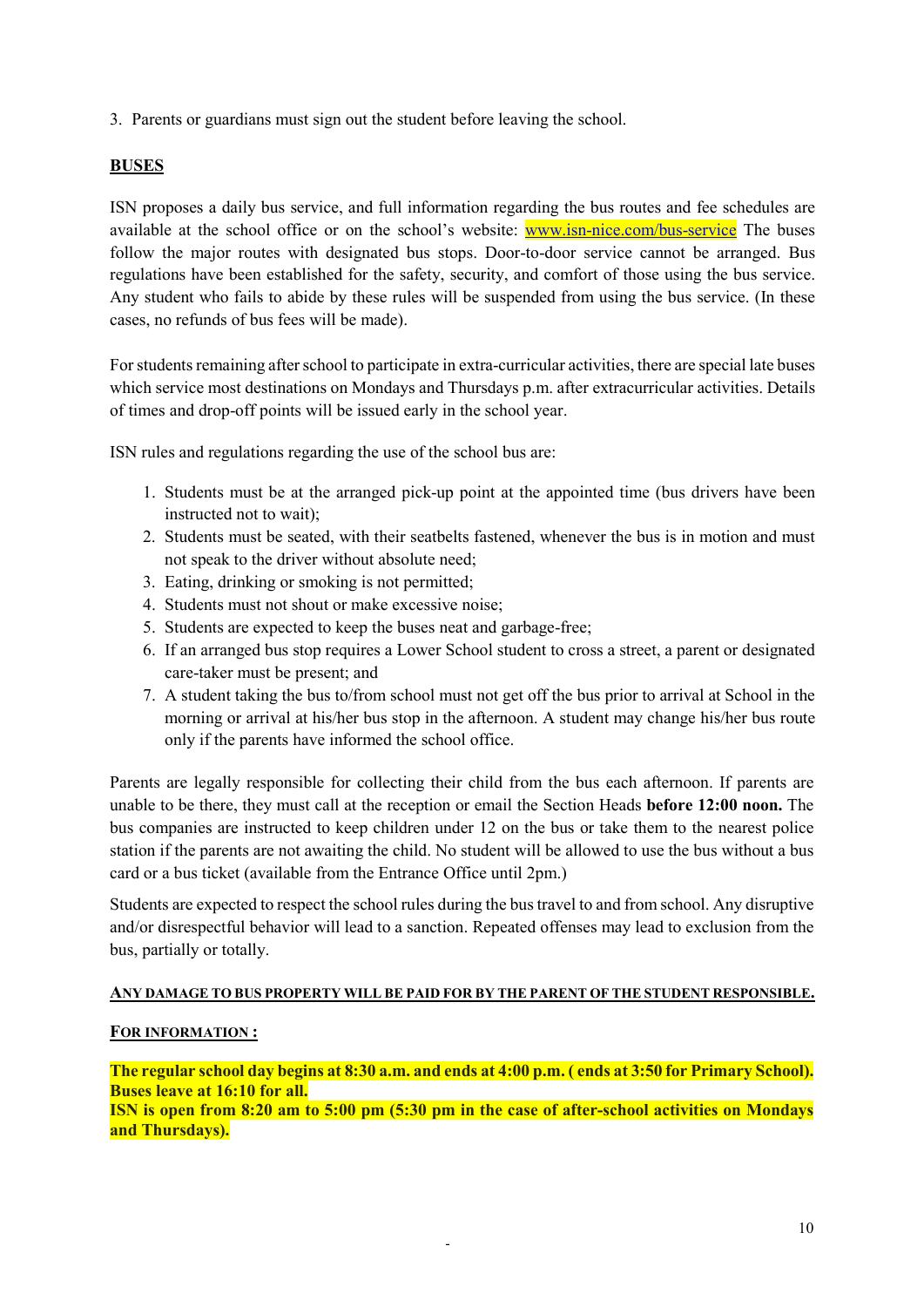## **CHANGE OF ADDRESS AND/OR TELEPHONE**

If changing an address or phone number, the school office should be notified in writing immediately.

## **COMMUNICATIONS**

Regular communication between the school and the home occurs in a variety of ways:

- 1. Online the School communicates with students and parents regularly via emails, the school's platform and the school website. All students are required to log into ManageBac on a daily basis during term time. In addition, the school maintains a page on Facebook where students and parents can see photos of recent school events and activities.
- 2. In the early autumn, an "Open House" is held in the evening to introduce parents to the Faculty and the curricula.
- 3. Two days are scheduled during the academic year for "Parent-Teacher Conferences". At these times, parents may meet with individual teachers to discuss their children's progress. Other conferences may be scheduled throughout the year, as necessary.
- 4. Detailed written reports are sent home in January, in April and at the end of June and warning letters are sent home prior to the end of each trimester for those students who are having difficulties.
- 5. A newsletter, published by the Director, is sent via email at regular intervals. It contains information about the School's achievements, activities, and upcoming events.
- 6. Regular 'Round Table' discussions allow direct communication between the Director of the school and parents. These discussions address issues that arise during the year and enable the continuing improvement of the School as a reflection of parents' concerns.
- 7. Parents are encouraged to communicate with the ISN faculty if they have any concern about their child(ren). A simple email to the teachers will help you set up an appointment.
- 8. Parents who have met with a teacher but are still dissatisfied should then meet with the Head of Section, and, if the problems still cannot be solved, with the Director.

## **DIGITAL CITIZENSHIP POLICY AND COMPUTER ROOM**

## **Digital Citizenship Policy**

At ISN digital citizenship is defined through the various IB learner profile attributes.

## Reflective

- Check reliability of sources
- Debug
- Pinpoint one's weaknesses in digital skills to support one's own development / progression
- Perform a S.W.O.T (Strengths, Weaknesses, Opportunities, Threats) analysis
- Show awareness of how our data is transmitted and stored
- Filter information from internet sources
- Self evaluate / assess / question one's understanding in order to move forward
- Be thoughtful about the digital profile one creates for oneself

#### Principled

• Acknowledge the Intellectual Property (IP) of information in the digital world

- Act responsible and honest with the information one puts online
- Take accountability of our actions and their consequences
- Understand and respect laws and regulations of all digital platforms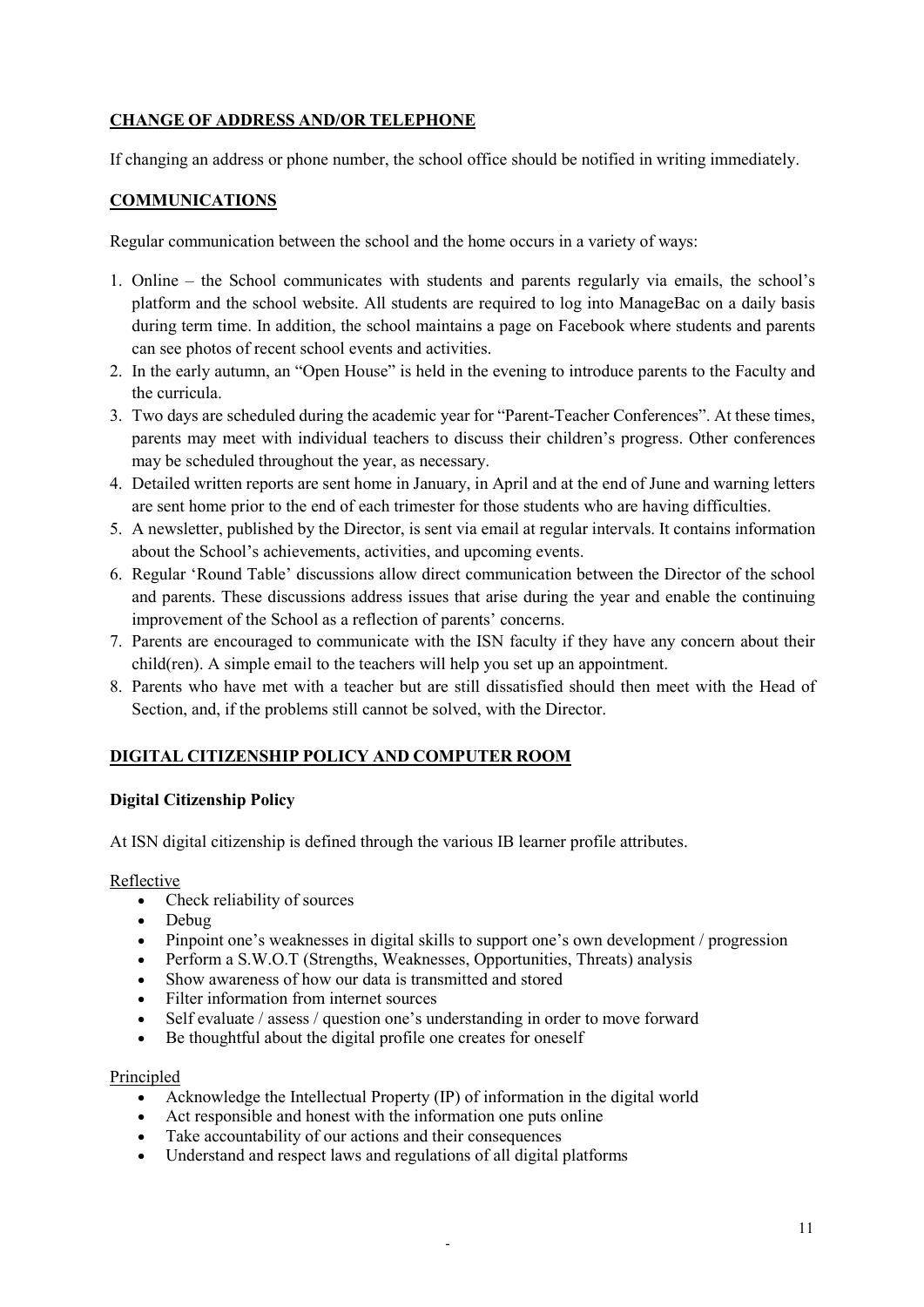## Balanced

- Understand the importance of disconnecting from the digital world
- Recognise your personal signs and signals for disconnecting
- Know the importance of real interactions and distinguish them from digital ones
- Show of the power of physical activity, for our health and well-being
- Understand the strengths and limitations of physical and digital interactions

## Risk-taker

- Be prepared to adapt in our changing digital world
- Work independently to explore new ideas and strategies
- Work collaboratively to explore new ideas and strategies
- Demonstrate resourcefulness and resilience when problem solving and facing digital challenges

#### Knowledgeable

- Be aware that one's online experiences are often tailor-made and, therefore, biased
- Be aware of the existence of one's Digital Footprint
- Be aware of the dangers of digital platforms (scams, viruses, phishing, etc...) and exercise good practices and strategies to avoid them
- Understand how to write programs and understand their local and global significance
- Understand how computers and networks (LAN / WAN) function
- Have proficiency in I.T. skills (Word, Excel, File management)
- Develop an understanding of the hardware and software issues one may encounter when using digital devices

#### Inquirer

- Regularly seek opportunities to further develop our digital literacy skills
- Be curious about our online experiences in order to deepen one's understanding
- Question in a critical and relevant manner
- Work independently and collaboratively to develop digital skills

#### Communication

- Listen carefully to the message behind digital communications
- Collaborate effectively when working online
- Understand the multi-cultural aspect of communication
- Express ourselves through different digital mediums in a confident and creative way
- Be aware of the impact of our online interactions

#### Caring

- Play an active role in noticing, stopping and preventing Cyber Bullying
- Develop the knowledge of people in our local and global community by sharing our digital expertise
- Respect others' beliefs and opinions when communicating online
- Ensure that our use of digital tools is done in a sustainable manner

#### Thinker

- Adopt a creative and ethical mindset when addressing digital problems
- Critically (unbiased without preconceptions) analyse information
- Find digital, sustainable solutions to complex problems

## Open-minded

- Understand that people's digital skills and opportunities may differ
- Understand that there are frequently several solutions to a given problem
- Share our knowledge with people in our community and accept and learn from others' ideas and expertise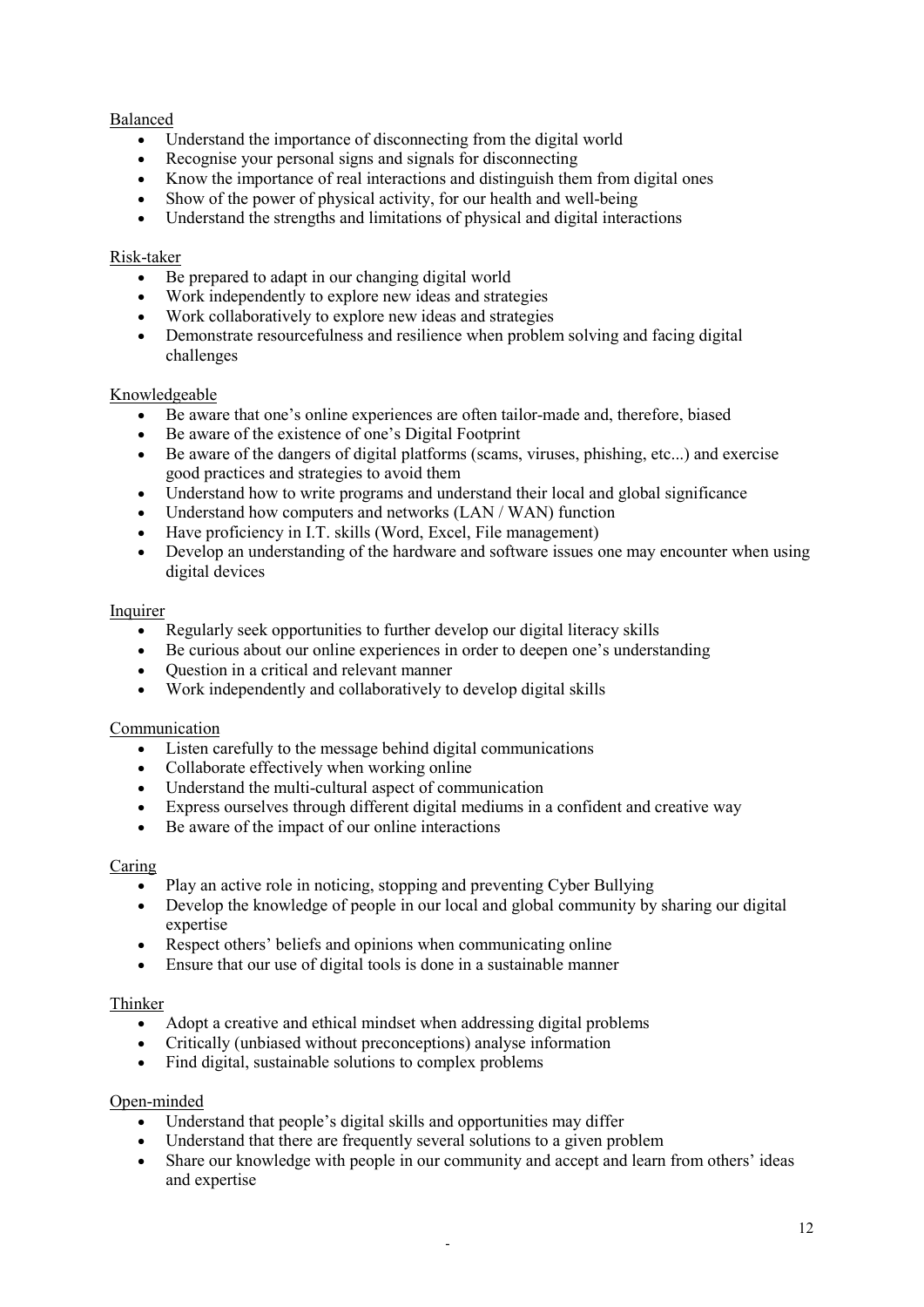• Seek and evaluate a range of points of view critically and reflectively

#### **Computer Room**

Students are responsible for appropriate behaviour on the school's computer network just as they are in a classroom, in the lunchroom, or on a school playground. Students must refer to our Digital Citizenship definition.

The following guidelines must be adhered to in order to maintain your computer privileges ISN.

- 1. Use the ISN computer network for education purposes, e.g., typing up class assignments, research, etc.
- 2. Always log onto the network with your User Name and Password before using any of the computers.
- 3. Do not use a computer to harm other people or their work.
- 4. Do not bring food or beverages into the computer room.
- 5. Do not bring book bags/backpacks into the computer room (there simply isn't enough room).
- 6. Do not damage the computer or the network in any way.
- 7. Do not interfere with the operation of the network by trying to install illegal software, shareware, or freeware.
- 8. Do not violate copyright laws.
- 9. Do not view, send, or display offensive messages or pictures.
- 10. Do not share your password with another person.
- 11. Do not trespass in other people's folders, work, or files.
- 12. Do notify an adult immediately, if by accident, you encounter materials which violate the guidelines of appropriate use.
- **13. BE PREPARED to be held accountable for your actions and for the loss of privileges if the Rules of Appropriate Use are violated.**

## **DRESS CODE FOR GRADES 11 AND 12 STUDENTS**

The personal appearance of ISN students should reflect a respect for their school and the multi-cultural community. Dress should be correct. Hats may not be worn indoors, but may be worn outdoors at lunch and break time, or for P.E. classes. Parents are encouraged to label their children's clothing (especially gym clothes and outerwear). Any dress, T shirt, or type of clothing which is obscene, libellous, slanderous, or advertising drugs, alcohol, or uncivil behaviour is prohibited**.** 

#### **FOR ALL THE OTHER GRADES (NURSERY TO 10), STUDENTS WILL WEAR A UNIFORM.**

Students are required to wear the ISN sports kit for sport both inside and outside of the school during PE lessons and for away matches / sporting events.

#### **Students not appropriately dressed will be required to change into appropriate clothing.**

#### **EMERGENCY CLOSURE**

Should it be necessary to close the school at short notice (due to severe weather, transport strikes, sanitary emergencies...) a message will sent to all parents via emails and Managebac. It will be left on the school answering machine and broadcast on Radio Riviera (106.5 FM).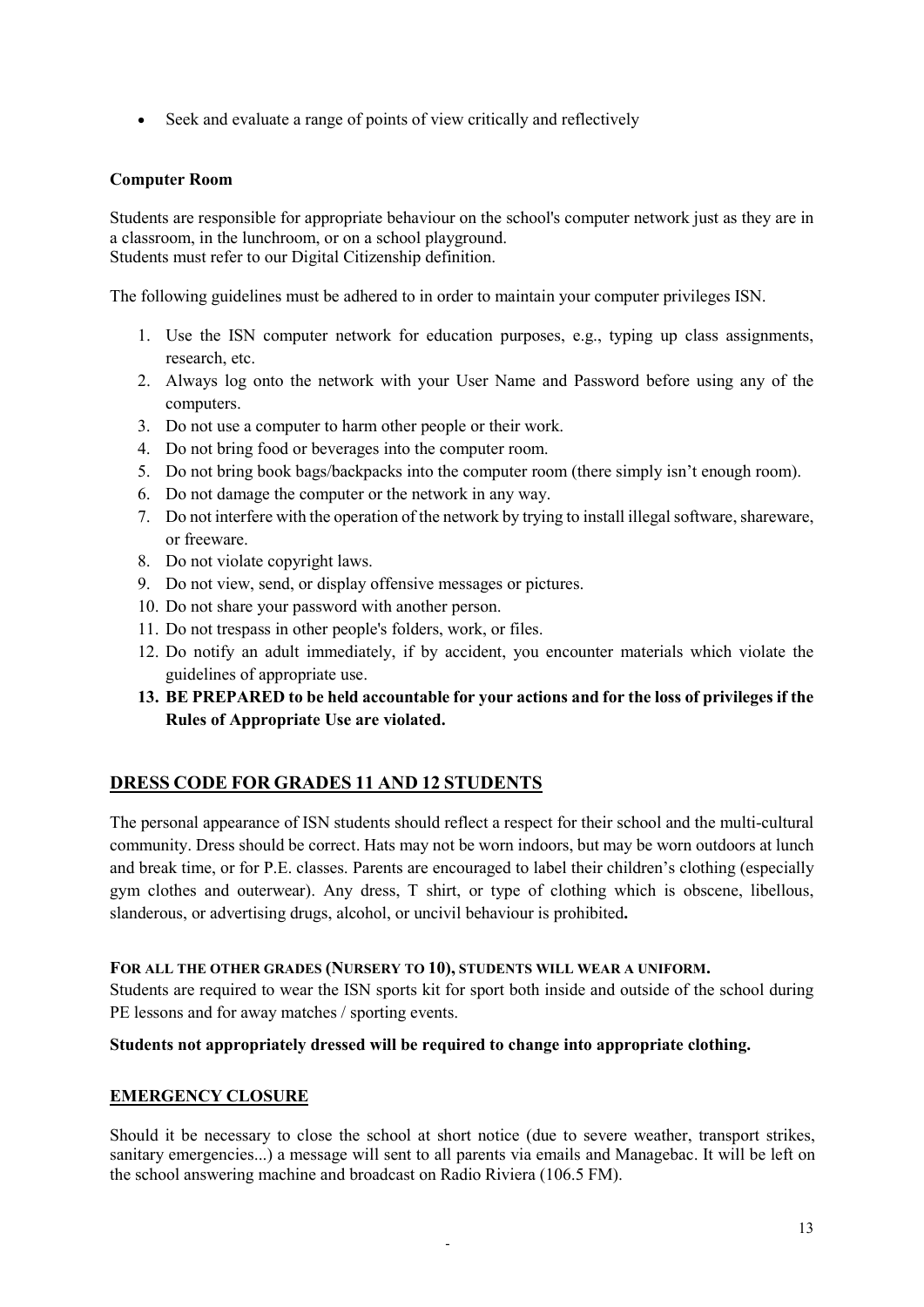If an early closure of the school is required, parents will be contacted directly by telephone.

## **FIELD TRIPS**

The school arranges a variety of academic and/or extra-curricular field trips throughout the school year as an integral part of the programme. Some costs might be incurred. Any such outing undertaken is under the responsibility of the organising adult, and for these activities, parents of participating students must have the insurance *responsabilité civile*. Health insurance is included in trip fees. However, neither loss of property nor cancellation by a student is included. The deposit is non-refundable and we encourage you to take out cancellation Insurance to avoid financial loss in the case of student cancellation. ISN's rules remain applicable during all field trips. Any participation in field trips is conditional to the student's respectful behaviour prior to and during the trip. The code of conduct/handbook is signed by students and parents upon admission to ISN and is applicable at all times a student is involved in any school related activity.

## **FIRE DRILLS AND LOCKDOWNS**

The school is equipped with an alarm system and regular fire drills and emergency evacuations are scheduled several times each year. Instructions are posted in each classroom and all students are regularly made aware of emergency procedures. Students must respect the security advice given by the teachers or posted on the walls.

At least two lockdown exercises are planned during the school year to train students and teachers and make them aware of the procedures.

It is strictly forbidden to play with fire/security equipment or to tamper with the alarm system. For obvious security reasons, any deterioration of fire equipment or of the alarm must be notified to the Director. The school is inspected regularly by the French authorities to verify that national fire safety standards are met, and to internal audits led by the school's security coordinators.

#### **HEAD STUDENTS AND STUDENT REPS**

The Primary and Middle School students each elect a Student Council which acts as a liaison between the students and other members of the school community: teachers, administration, and the Parent-Teacher Association.

In High School, 4 Head students are elected in Grade 11, and they work in liaison with Students Reps elected in each High School grade. The Head students meet with the Director on a weekly basis and promote activities and events for each section of the school.

#### **HOURS AND SUPERVISION**

**The regular school day begins at 8:30 a.m. and ends at 4:00 p.m. ( ends at 3:50 for Primary School). Buses leave at 16:10 for all.**

**ISN is open from 8:20 am to 5:00 pm (5:30 pm in the case of after-school activities on Mondays and Thursdays).**

Parents must ensure that their child(ren) arrive on time to class. Habitual tardiness is not tolerated. Lateness is disruptive and may lead to disciplinary action. If a student is detained by a teacher and arrives late for another class, the student must obtain a note of explanation from the detaining teacher.

It is also requested that parents do not enter the school without particular reason (appointment with the Director, a member of Administration or Faculty, PTA meeting...)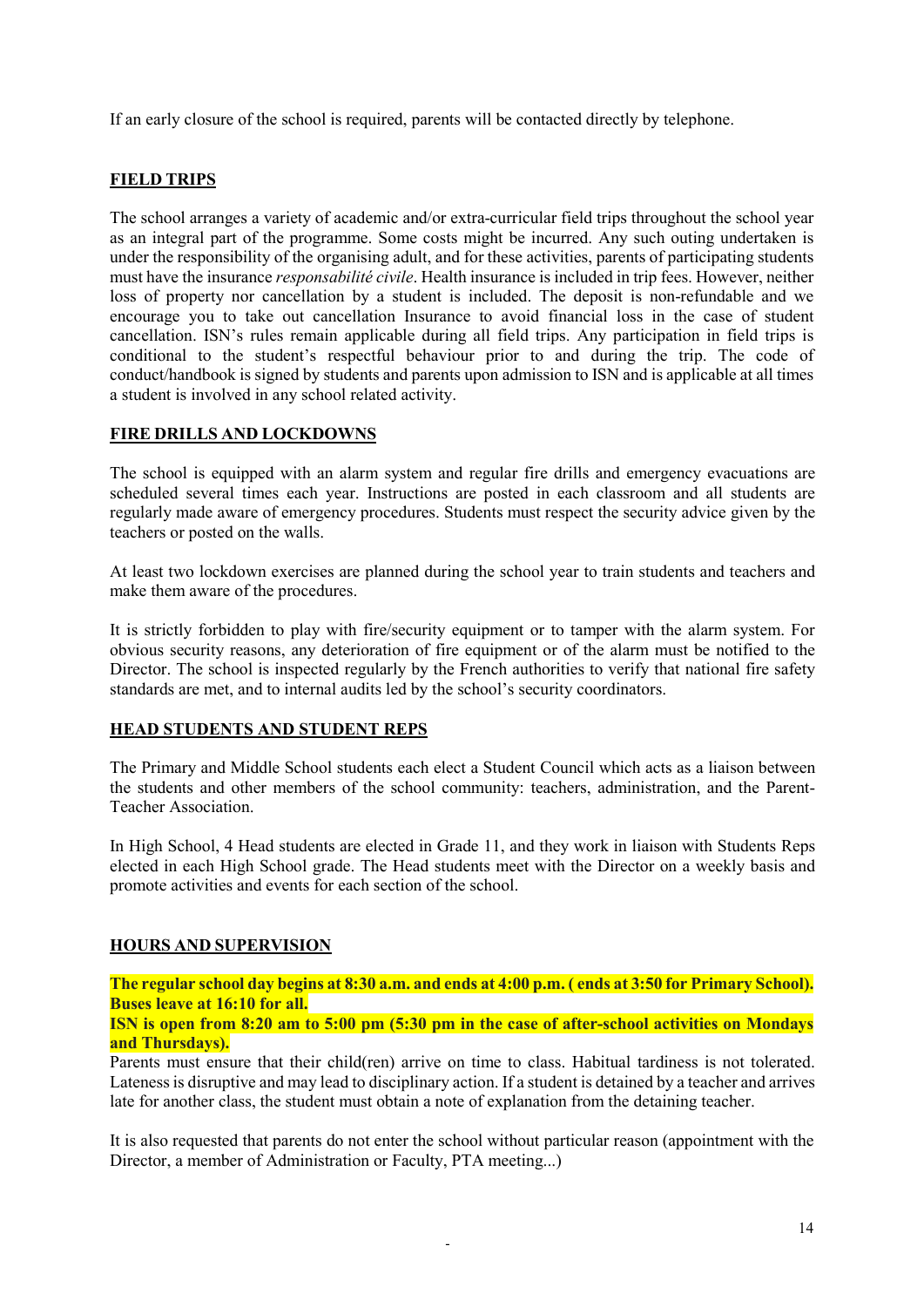The students of Primary School are dropped off by their parents or guardian to the Primary School Principal (or Primary School teacher) on duty. They are picked up in the same way at the end of each day.

## **ID CARDS**

Students who require an ISN ID card should make their request at the school office. Students ID cards can be used to state the student's age and status for reductions in specific areas such as movie theatres, sport clubs, entry to museums…

## **INSURANCE**

Currently, all students in the school are insured for "multirisques scolaires" (included in Tuition Fees). This insurance :

- includes civil responsibility and medical coverage in France

- excludes loss or theft of personal belongings

- excludes medical assistance, repatriation for school trips abroad, as well as cancellation and loss of baggage

Parents are advised, however, to take out insurance for all risks, damages and loss excluded above.

Students who are 18 or over, who do not live with their parents, must be able to show that they have all necessary coverage, copies of which must be on file in the school office.

## **LIBRARY**

The ISN has two libraries, a Middle / High School and a Primary School Library, with more than 6,000 books and other media available for loan to students. Restitution must be made for damaged or lost materials at the replacement cost. Students must respect the Library and remain calm and silent.

## **LOCKERS**

Grade 6 students are allocated a locker. Gr 7 through 12 students are responsible for their bags and belongings. Shelves are provided to put their belongings during school hours. Students are expected to keep lockers and shelves neat and hygienic.

## **LUNCH**

Students may bring their lunches from home to eat under supervision in the cafeteria (where microwave ovens are available for heating food).

**Please note that it is strictly forbidden to order food and have it delivered at the school.** 

Alternatively, students may participate in the school food service provided by the school. Documentation and contracts for this are provided with the school starter pack. Menus are published each month on the school website. Lower School students have half an hour for eating lunch followed by half an hour of recreation.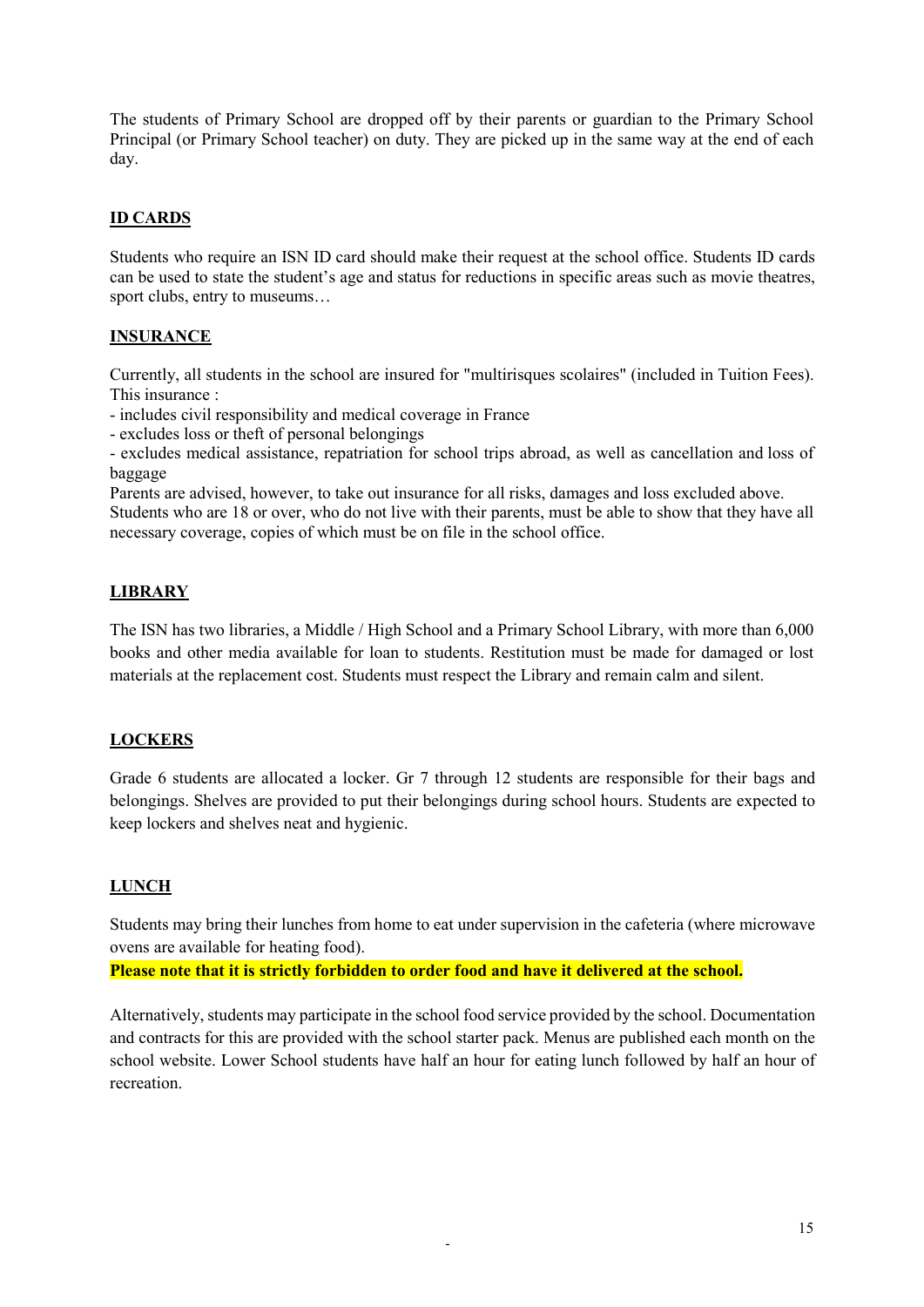## **PARENT TEACHER ASSOCIATION**

All parents are automatically members of the ISN Parent-Teacher Association. Its Executive Committee, elected each Spring, guides the activities of the association. These may include a Halloween Party, International Food Fair or a Winter/Spring Fête. Meetings of the Parent-Teacher Association are organised regularly. Please check the PTA calendar on the school's website. An annual subscription fee is payable to the PTA at the beginning of each academic year.

## **PERSONAL PROPERTY**

Students may not bring skateboards or roller-blades to school. It is also strictly forbidden to bring to school or on school buses any objects which are dangerous such as, but not limited to, knives or guns (including paintball and other "toy" guns). Similarly, the wearing or bringing of personal articles of value is highly discouraged. ISN cannot be responsible for lost student property. Students must leave all valuables (including watches and jewellery) with the PE teacher during PE lessons. They will be put into a locked container for the duration of the lesson.

## **PICTURES – SCHOOL PHOTOGRAPHS**

Throughout the school year, students are often photographed and videoed as they participate in school activities, and these photos/videos may be used in brochures, documents and newsletters, as well as in the school's communication via, for example, the ISN website [\(www.isn-nice.com\)](http://www.isn-nice.com/) and Facebook page. If you do not wish that photographs/videos of your child appear in these media, **please confirm this in writing** to the Communication Manager so that we may respect your wishes.

## **SCHOOL BOARD**

The School Board is composed of five members : The President of Globeducate France, the Globeducate CEO, the Director of ISN, and two members of the CCI : the vice president and the Director of the DFPA–Direction de la Formation Professionnelle et de l'Apprentissage.

The terms of reference of the School Board are:

- Nomination of the ISN Director proposed by Globeducate
- Definition of the main pedagogical and strategic orientations of ISN
- Consultation on the annual budget estimates (operations and investments) and on the annual accounts
- Consultation on the major investment programmes
- Consultation on the projects of agreements with third parties (public or private)
- Modification of the pedagogical programmes when this may have an impact on the school's strategy.

The members of the School Board commit themselves to respect the standards of governance as stipulated by CIS – Council of International Schools.

The parties commit themselves to respect the confidentiality of any points discussed when requested by one of the parties.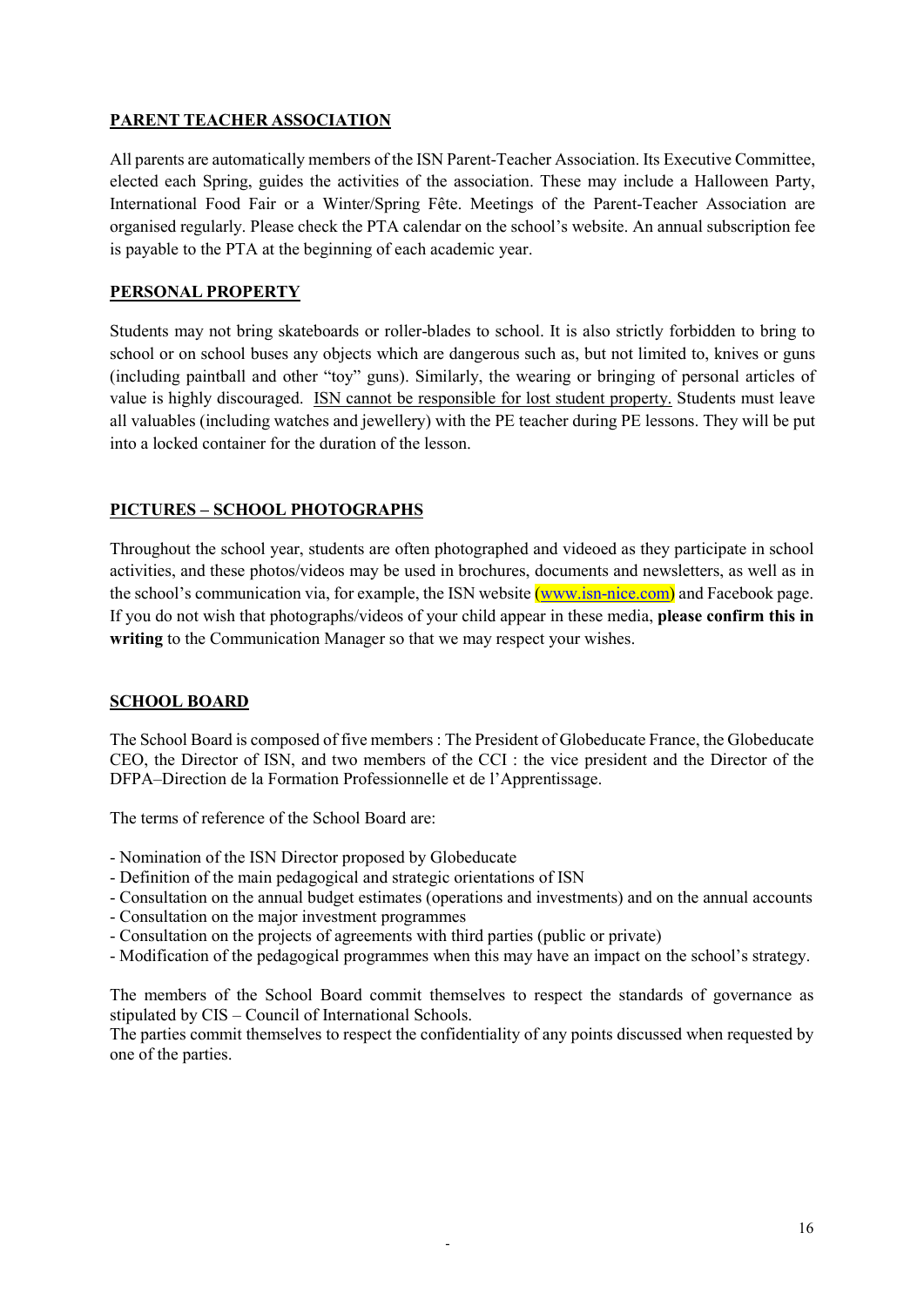## **STUDENT HEALTH, ILLNESS, MEDICATION**

Should a student become ill at School, every effort will be made to contact the parents or guardians. Upon admission to ISN, all parents are requested to complete an emergency contact form which enables us to contact a third party or a doctor if necessary. Parents must also inform the school of any allergy or medical issues the school should be aware of.

Every student admitted to the sick room must sign the register with name, reason and time in and out.

## **The School cannot administer or provide medication for students, including aspirin and similar medication.**

## **Parents must inform the school of any medical/allergies/impediment for their child(ren)every year to Homeroom teachers.**

Each student is required to pass a medical examination at least once a year and to provide a medical certificate which will be classified in the file of the pupil, specifying any inaptitude that may influence the participation in sports activities.

All students must be up to date with all required vaccinations and have the necessary vaccination certificates with the dates of validation and revaccination.

Parents must not send their sick children to school. They are required to notify the administration immediately of any contagious disease carried by a child, whose return to School will be dependent on the presentation of a medical certificate of non-contagion.

## **In case of emergency, parents understand that the school is authorized to have their children transported to the nearest hospital offering the appropriate care.**

Any failure to abide by these rules renders the student and the family responsible by law.

## **STUDENTS PLACEMENT IN CLASS**

When preparing class placements for students, the section principals meet with the faculty and consider carefully the blend of students within a group and the balance of the classes academically, linguistically, socially, culturally, and by gender. This is a highly complex process with a multitude of interacting factors, and the final decision regarding placements rests in the professional judgment of the section principal and her/his team of faculty. This process aligns with the IB Learner profile which encourages open-mindedness and inter-cultural interaction.

## **STUDENT PUBLICATIONS (INCLUDING ELECTRONIC PUBLICATIONS)**

Student-produced publications may be distributed in the School. However, the writers of the material assume a personal responsibility for the contents, from both a penal and civil point of view. Parents are informed that, in the case of minors, such responsibility is transferred to them.

The content of student publications must not undermine public behaviour, the rights of others, or respect for people's private lives. It must not be injurious or defamatory. The writers of the material are forbidden from making denunciations or lying. This includes any material published on the Internet. Students publication must be verified by a mentor/teacher.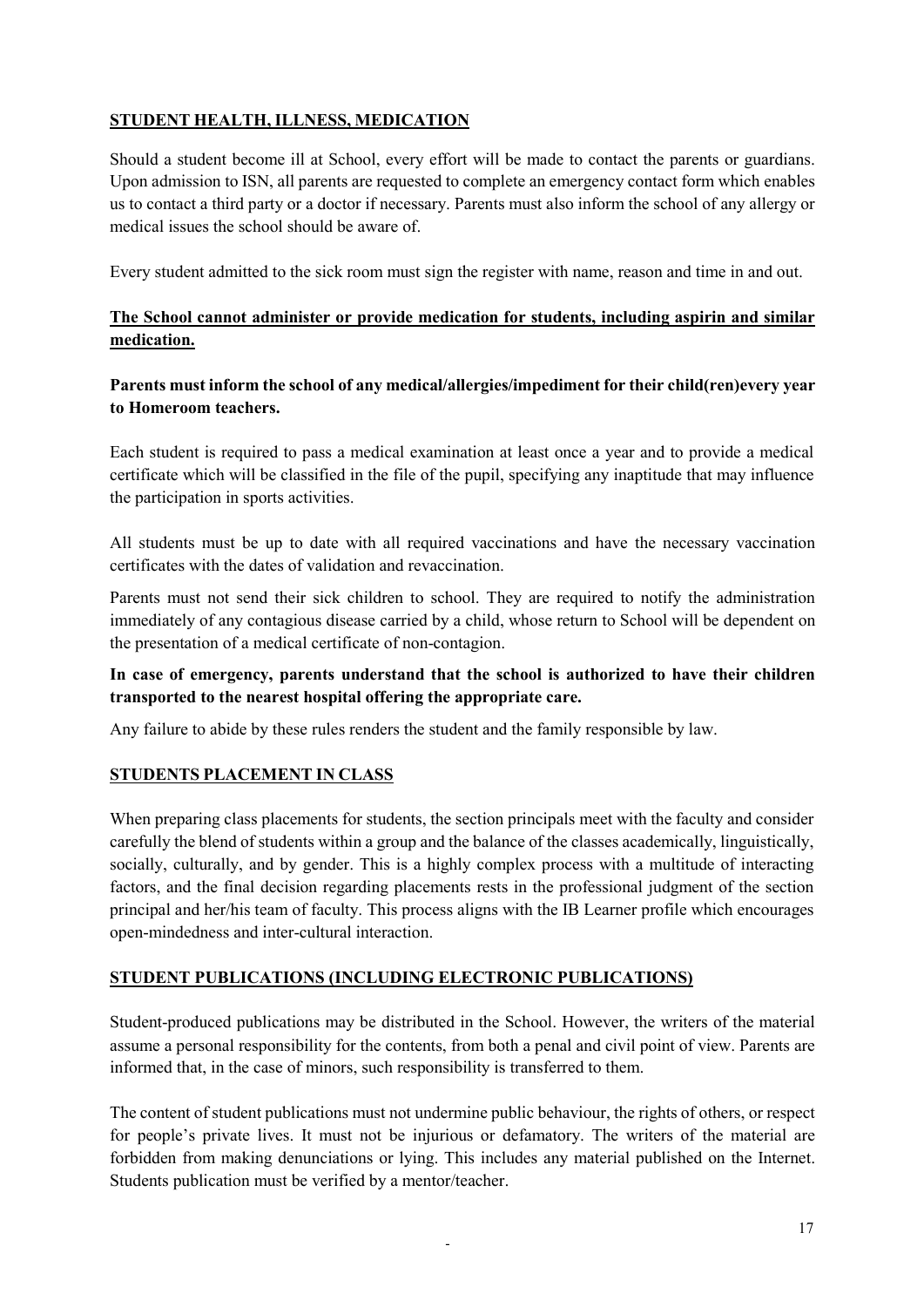## **STUDENT MEETINGS**

The right for students to hold meetings is entirely for the purpose of facilitating the giving of information. Such meetings must take place outside of class time. Before any such meeting, the student responsible must place a request to hold the meeting with the Director or the respective Principals, giving the date, time of meeting and the agenda. The meeting may only take place with the Director's or Principal's permission, and only in the room so designated.

No tracts may be distributed in the school nor may any political meetings be held.

## **STUDENTS WHO ARE 18 YEARS OF AGE AND OVER**

Students who are 18 years of age and over remain subject to the internal rules in all matters. The administration reserves the right to seek justification from such students for their actions. Their families will be informed of their behaviour, their commitment to work, and the quality of their work.

## **TELEPHONES AND PORTABLE ELECTRONIC ENTERTAINMENT DEVICES**

At ISN we believe that students should be focused on their academic activities and participating in school life actively throughout the day. Mobile phones and other personal entertainment devices can be a distraction and disrupt classes and assemblies. **Hence, they are not allowed to be used on the school premises, and they must be switched off during the school day.** For specific purposes a teacher may authorise the use of mobile phones during class time.

In case of emergency, students are asked to go to the office if they need to reach their parents.

Please note that connected/wearable devices such as Smart Watches (iWatch, Samsung Gear S, …) or any similar device capable of browsing internet, receiving text messages, emails, is strictly forbidden on the school premises.

**ISN applies the exam board rules (IGCSE Cambridge and Edexcel and IBDP) during tests, exams and other in-class tasks for phones and all electronic devices.**

**In Middle school, students are asked to not use their electronic device such as Ipads or laptops during breaks.**

## **TEXTBOOKS AND SUPPLIES**

Basic supplies such as paper, notebooks, writing implements, etc. should be brought to school every day from the very first day of classes. If specific materials are required by a teacher, that teacher will communicate directly with the student and parents.

All necessary textbooks and/or workbooks are issued at the beginning of the school year. Students who lose or damage a text will be required to pay for its replacement.

## **TUITION AND FEES**

**Parents agree to the rules and conditions by signing the contract on registering and re-enrolling at ISN.**

All conditions concerning payment, refunds, entry or withdrawal during the year, and additional fees are viewed and discussed with the Director and the Finance Manager.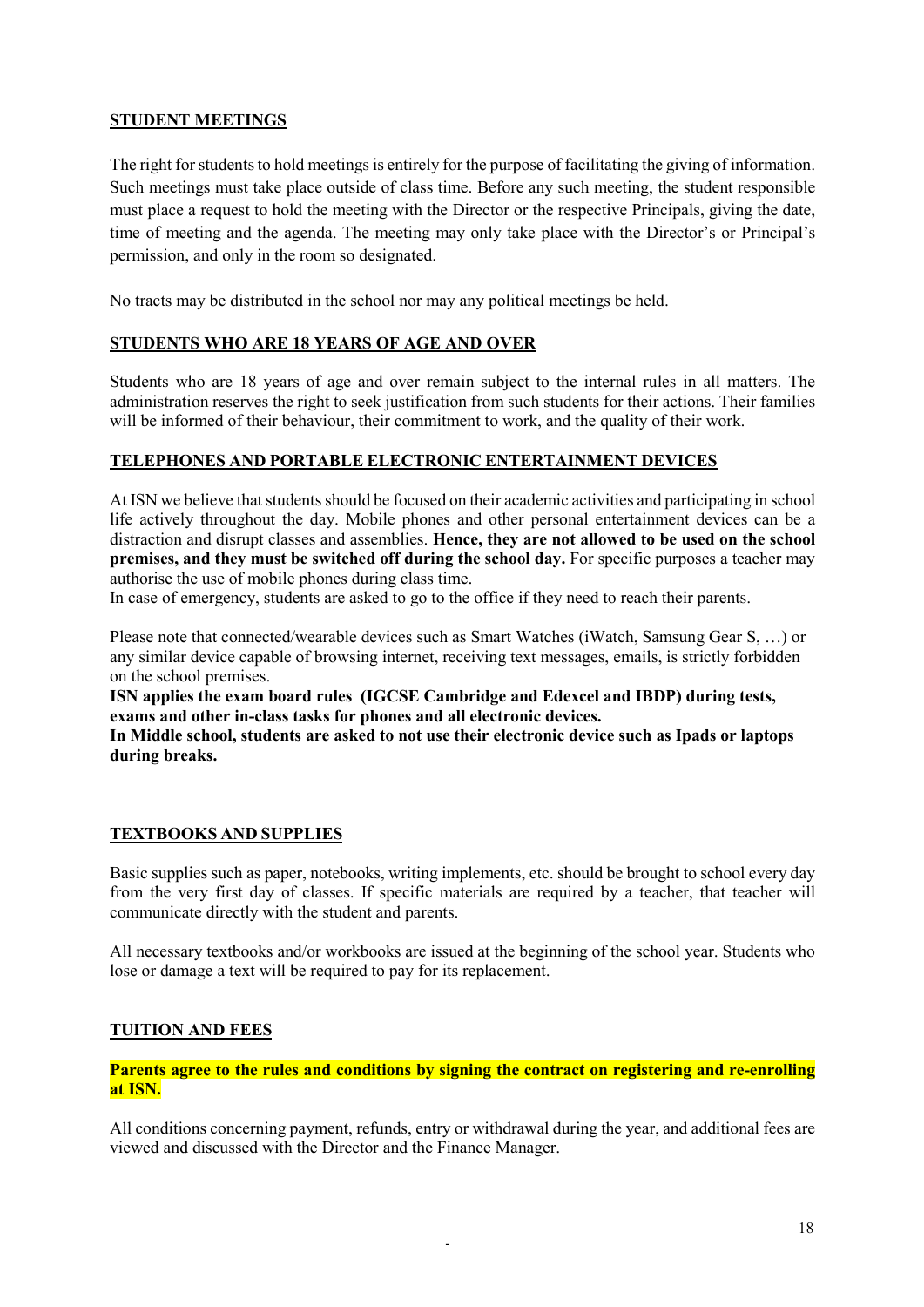# **GENERAL AND DISCIPLINARY RULES**

## **SAFEGUARDING AND WELL-BEING**

Child abuse and neglect are concerns throughout the world. Child abuse and neglect are violations of a child's human rights and are obstacles to the child's education as well as to their physical, emotional, and social development. The International School of Nice endorses the *UN Convention on the Rights of the Child*, of which our host country, France, is a signatory.

#### **ISN has developed several policies to support safeguarding and well-being. These can be found at the end of the Handbook in the annexe section**

## **COUNSELLOR**

A very experienced and qualified in-house fulltime mental health Counsellor supports individual students and families. The counsellor will also run workshops on topics such as Anxiety, behaviour management, eating disorder and individual students struggling with self-esteem issues. For privacy purposes, the Counsellor has a dedicated space to receive students.

## **PASTORAL CARE**

Wellbeing is a crucial factor for a student's academic achievement. Pastoral care is the provision the school ensures the physical and emotional welfare of our students and delivers safe and supportive environments to get the best out of them.

The Director of Pastoral care works closely with the safeguarding lead, the counsellor, the homeroom teachers and the section heads to ensure that the children are integrating well with other pupils and that any problems such as bullying, depression or school dropout are spotted and dealt with as early as possible.

ISN provides activities, opportunities and situations which develop resilience and resourcefulness, a training in good habits and, above all, the values and moral dimension which will allow the students to perform to their potential and sustain wellbeing throughout their life.

-

## **The Essentials : Life skills programme**

Mental health and wellbeing Nutrition Counselling Safeguarding Learning styles Physical health and hygiene Information literacies Financial literacies Organisational skills Relationships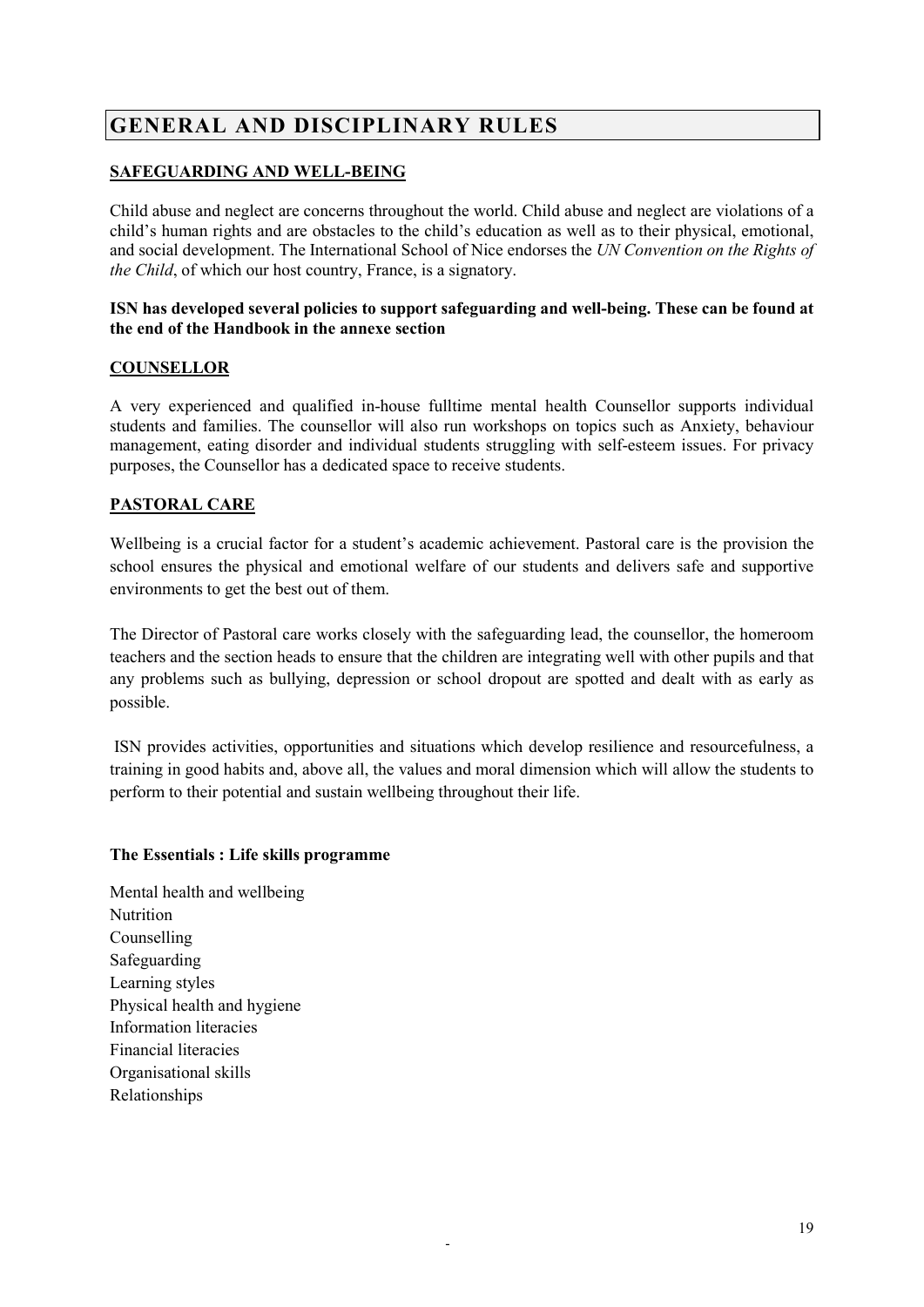## **ANTI-BULLYING POLICY**

The aim of the anti-bullying policy is to ensure that pupils learn in a supportive, caring and safe environment without fear of being bullied. Bullying is anti-social behaviour and affects everyone; it is unacceptable and will not be tolerated. Only when all issues of bullying are addressed will pupils be able to fully benefit from the opportunities available at school.

Bullying is defined as deliberately hurtful behaviour, repeated over a period of time, where it is difficult for those being bullied to defend themselves. The main types of bullying are:

- $\Rightarrow$  physical (hitting, kicking, theft)
- $\Rightarrow$  verbal (name calling, racist remarks)
- $\Rightarrow$  moral (spreading rumours)
- $\Rightarrow$  Posting defamatory information in electronic format (including photos) on the World Wide Web such as through 'Facebook ,You Tube, MSN messenger etc.

Pupils must be encouraged to report bullying immediately, either for themselves or theirs fellows, to their homeroom teacher or any staff member.

Faculty, parents and ancillary staff must be alert to the signs of bullying and act promptly and firmly against it in accordance with school policy.

#### **Implementation of anti-bullying policy within the school**

The following steps may be taken when dealing with incidents:

- $\Rightarrow$  If bullying is suspected or reported, the incident will be dealt with immediately by the member of staff who has been approached
- ⇒ A clear account of the incident will be recorded in writing and given to the Director and saved in the Safeguarding Drive.
- ⇒ The Director and either the Principal or the Lower School Principal will interview all concerned and will record the incident
- $\Rightarrow$  The homeroom teacher will be kept informed and he/she will advise the appropriate subject teachers
- $\Rightarrow$  Parents of both the victim and the perpetrator will be informed
- $\Rightarrow$  Punitive measures will be used as appropriate

Within the curriculum the school will raise the awareness of the nature of bullying through inclusion in PSHE, homeroom time, assemblies and subject areas as appropriate, in an attempt to eradicate such behaviour.

#### **It is strictly forbidden to take pictures/screenshots or film the classes. Teachers and students have a right to image that must be respected by all. The use of pictures and names on social networks and/or platforms without consent is strictly forbidden.**

## **CONDUCT**

The School has an obligation to ensure an atmosphere, which is conducive to learning, and ensures respect for its multi-cultural population. For this reason, any pupil whose behaviour, control or the general attitude is deemed to disrupt the school program, has a negative influence on others, or bring down the school, will be sanctioned according to the school disciplinary policy.

The following infringements should be especially noted:

- Language, behaviour, and attitude must be decent and respectful of others at all times. Obscenities and insults will not be tolerated.
- Chewing gum is not permitted within the school building, on the school buses, on school grounds, or at any school-sponsored activities.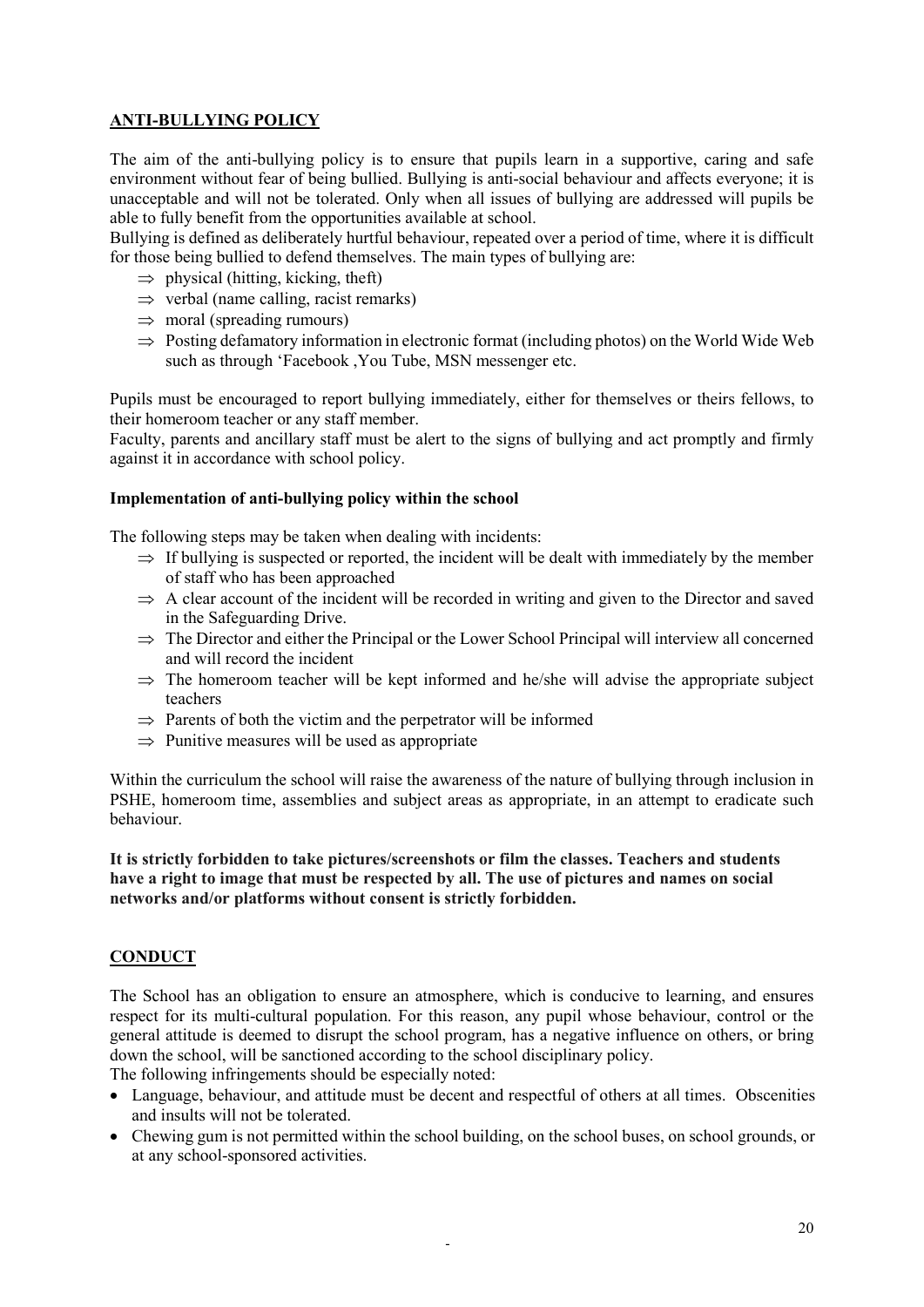- Fighting is strictly forbidden in school, in the buses, on the grounds of the ISN or, generally, during any activity organised by the school.
- A student caught stealing or damaging school property or the property of others may be liable to disciplinary actions leading to suspension or expulsion.
- Students have a collective responsibility to ensure that school property is treated with respect. A student who destroys or damages the property of the school or of others will be required to pay for the repairs or replacement of that property.
- It is strictly forbidden to come to the school with a dangerous object or anything likely to cause injuries. Administration or Faculty members will confiscate any article, which, in their professional judgment, may be considered a weapon or dangerous object.

#### **DISCIPLINE & SANCTIONS (applicable to Middle and High School students)**

Any breach of student regulation, even minor ones, including disruptive attitude and, in general, any misbehaviour, may lead to disciplinary sanctions.

Students who break these rules will be strictly dealt with in accordance with the following disciplinary procedure, depending on the gravity of the action,

- Apologies (written)
- Extra homework,
- Reflection Session (to reflect on his/her behaviour and ways of improving, and/or complete a missing assignment)
- Suspension from a specific class or all classes

Any behaviour problem is notified on Managebac and parents and students have access to the notification.

In case of detention, parents will be notified. Attendance in detention is compulsory. Any breach of this rule will be sanctioned further.

#### Serious breaches of regulations/Disciplinary sanctions:

Some very serious breaches may require a specific procedure.

## **DRUGS & ALCOHOL**

Possession or use of illegal drugs (controlled substances) at school is strictly forbidden. Any student who is found in possession of illegal drugs, caught engaging in the use of illegal drugs, or discovered to be under the influence of illegal drugs will be expelled. This rule applies to the times when students are at school, in the school bus, or at any school-sponsored activity outside school, including school trips. **There will be no exceptions and no second chances**.

The possession and/or consumption of alcohol at school, on the bus, or during any school-sponsored activity is strictly forbidden. The promotion of it and/or encouragement to consume these products is also strictly forbidden. Any infraction of this rule will result in suspension or expulsion from the school.

The Disciplinary Board will be consulted on request of the Director who may be able to give up to a week of suspension in order to give time for the committee to be convened. Time constraints may allow for more than a week of suspension with a written agreement of the parents and the school.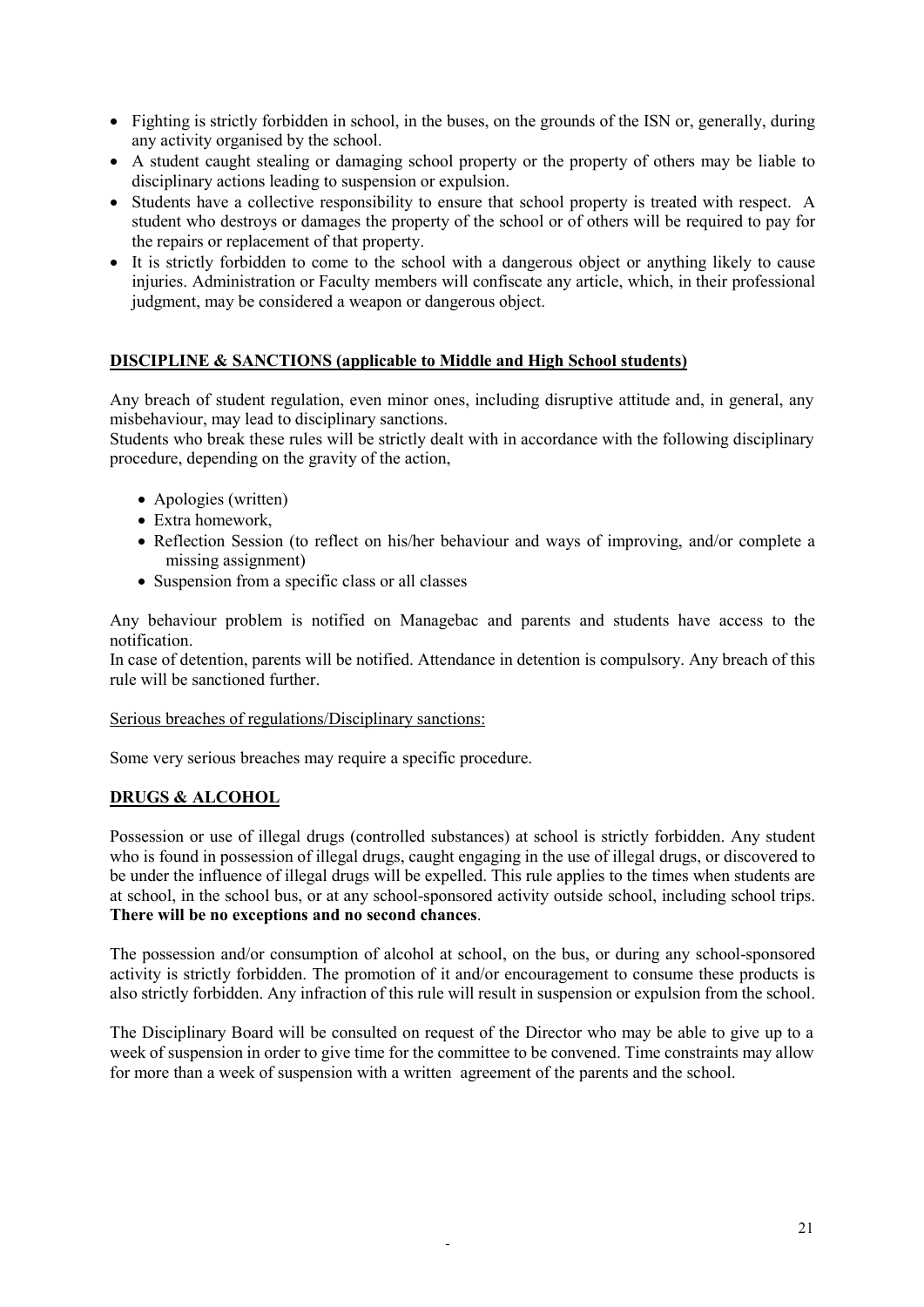## **The Disciplinary Board:**

- The Director (or his/her representative)
- The Section Head concerned
- One or more Faculty members
- One parent representative may be asked to attend

The student concerned, (with her/his parent or legal guardian), will be convened by Registered Letter with Acknowledgement of Delivery at least 8 days before the meeting of the Disciplinary Board.

The notification will specify the breach of regulations, the means at the disposal of the student to present his or her defence (by oral or written presentation or by any person of his or her choice), and his or her right to consult his or her file.

The parent or legal guardian of the student in question will be able, if the student is a minor, to be heard upon the request of the Director of the School and the Disciplinary Board.

The day of the meeting, the student will be invited to explain him or herself.

On the basis of these explanations, or those of the parent or legal guardian, the Disciplinary Board will take the necessary decisions which it considers justified..

The student or his/her legal guardian will be notified of the panel's decision within 7 working days, specifying the procedure for appeal if so desired. The student, and if necessary, his or legal guardian, will have 7 days from receiving notification to appeal.

## **Directors' review of a permanent exclusion on disciplinary grounds**

 Parents aggrieved at the Head of School´s decision to exclude their child permanently may make a written application for a Directors' Review. In their application the parents must state the grounds on which they are asking for a review and the outcome which they seek. A directors' review of the Head of School decision should take place within seven working school days. The nominated director will communicate directly with the parents prior to conducting the review. The director has the authority to uphold the permanent exclusion, rescind the exclusion, convert the exclusion into a further fixed-term exclusion or change the leaving status to 'withdrawn'. Parents will be informed in writing of the outcome.

In the case of a student being expelled, this decision is definitive and readmission will not be considered.

School rules can be breached within the school (classrooms, corridors, play grounds, sport fields, etc) or during external activities such as field trips, excursions, residential activities such as (MUN, study trips). Parents will be notified via Managebac and/or by email, and disciplinary action will be taken accordingly.

## **The following gives an example, but is not an exhaustive list:**

- Lack of respect for other students, teachers, administrative staff or visitors, including on buses and during field trips
- Any case of bad conduct (gross and continued misbehaviour, smoking, consuming alcohol or taking, bringing, sharing or making the promotion of illicit substances, report of a student being under the influence of alcohol or drugs, possession of a weapon or object considered dangerous,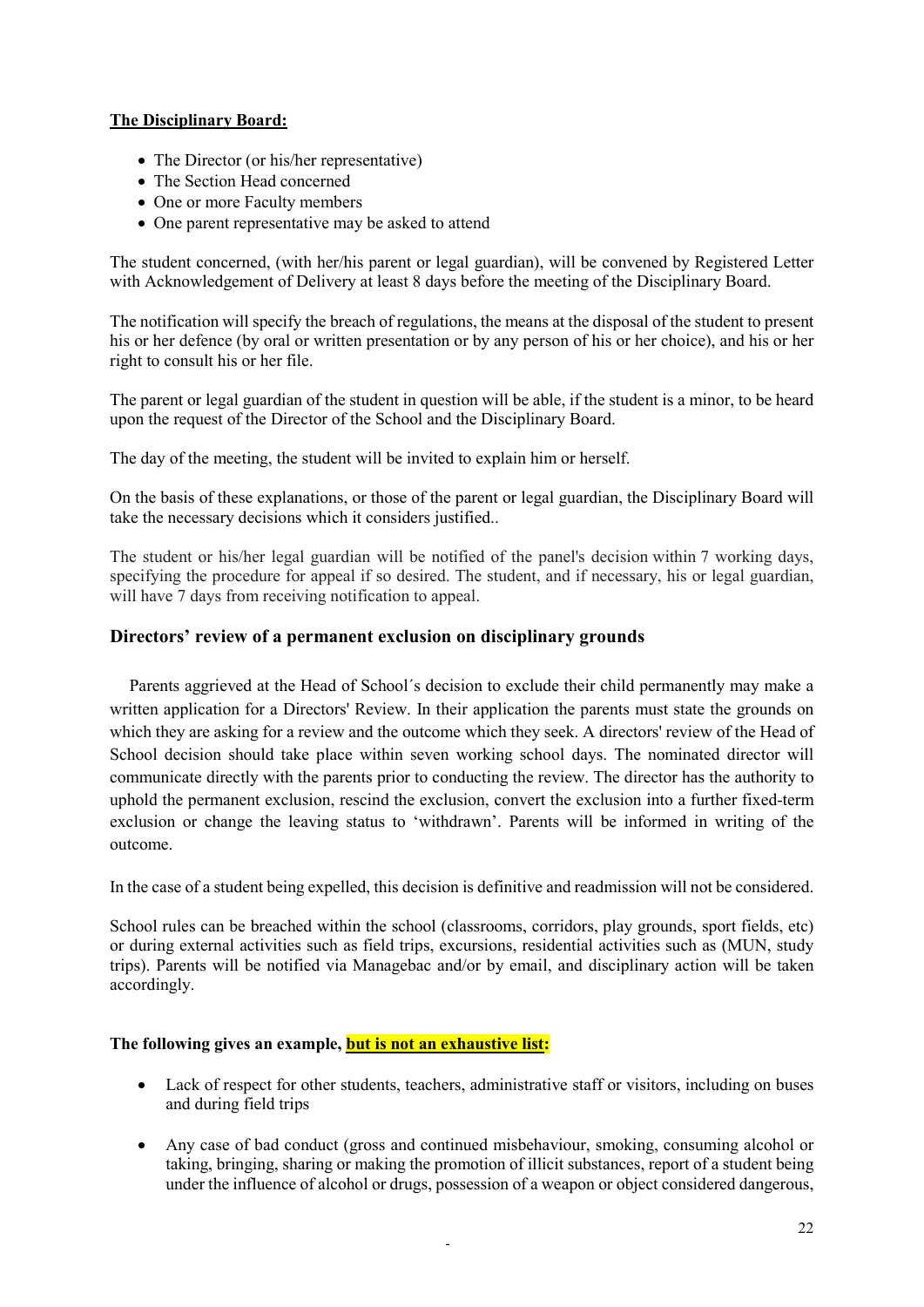tampering with fire protection or safety materials, fighting, bullying, sabotage of dataprocessing programs, vandalism, etc)

- Smoking, vaping is strictly forbidden. Bringing cigarettes and/or e-cigarettes or vaping or any products linked to these practices on site is strictly forbidden. Sharing/selling these products on site is also strictly forbidden and will be severely sanctioned
- Behaviour and academic issues, for example, a persistent insufficiency of work, a negative attitude towards the studies, repeated refusal to return homework, attendance issues
- When the computers and electronic media devices are used contrary to the moral, legal and ethical values of the school and broader community, such as, the visiting, saving or distributing material from internet sites that include racist, anti-Semitic, xenophobic, pornographic material or to incite violence. E- learning and IT use in general: It is strictly forbidden to take pictures/screenshots or film the classes. Teachers and connected students have a right to image that must be respected by all.
- Logging on internet platforms that are rated 18+ or with inappropriate content (pornography, violence, as an example) gambling online or onsite, selling illicit products on site
- **It is strictly forbidden to take pictures/screenshots or film the classes, teachers and students. Teachers and students have a right to image that must be respected by all. The use of pictures and names on social networks and/or platforms without consent is strictly forbidden.**
- Inappropriate use of the computer during e-learning sessions (see paragraph on e-learning p. 31)
- Academic integrity : **Malpractice including any form of cheating, plagiarism or fraud, at any time**

ISN refers to the IB Academic integrity policy

[\(https://www.ibo.org/contentassets/76d2b6d4731f44ff800d0d06d371a892/academic-integrity-policy](https://www.ibo.org/contentassets/76d2b6d4731f44ff800d0d06d371a892/academic-integrity-policy-english.pdf)[english.pdf\)](https://www.ibo.org/contentassets/76d2b6d4731f44ff800d0d06d371a892/academic-integrity-policy-english.pdf)

Any student encouraging these actions or being part of a group engaged in these actions will be disciplined as well. We will also address students who make the promotion of these practices such as smoking, using drugs and other inappropriate behaviour.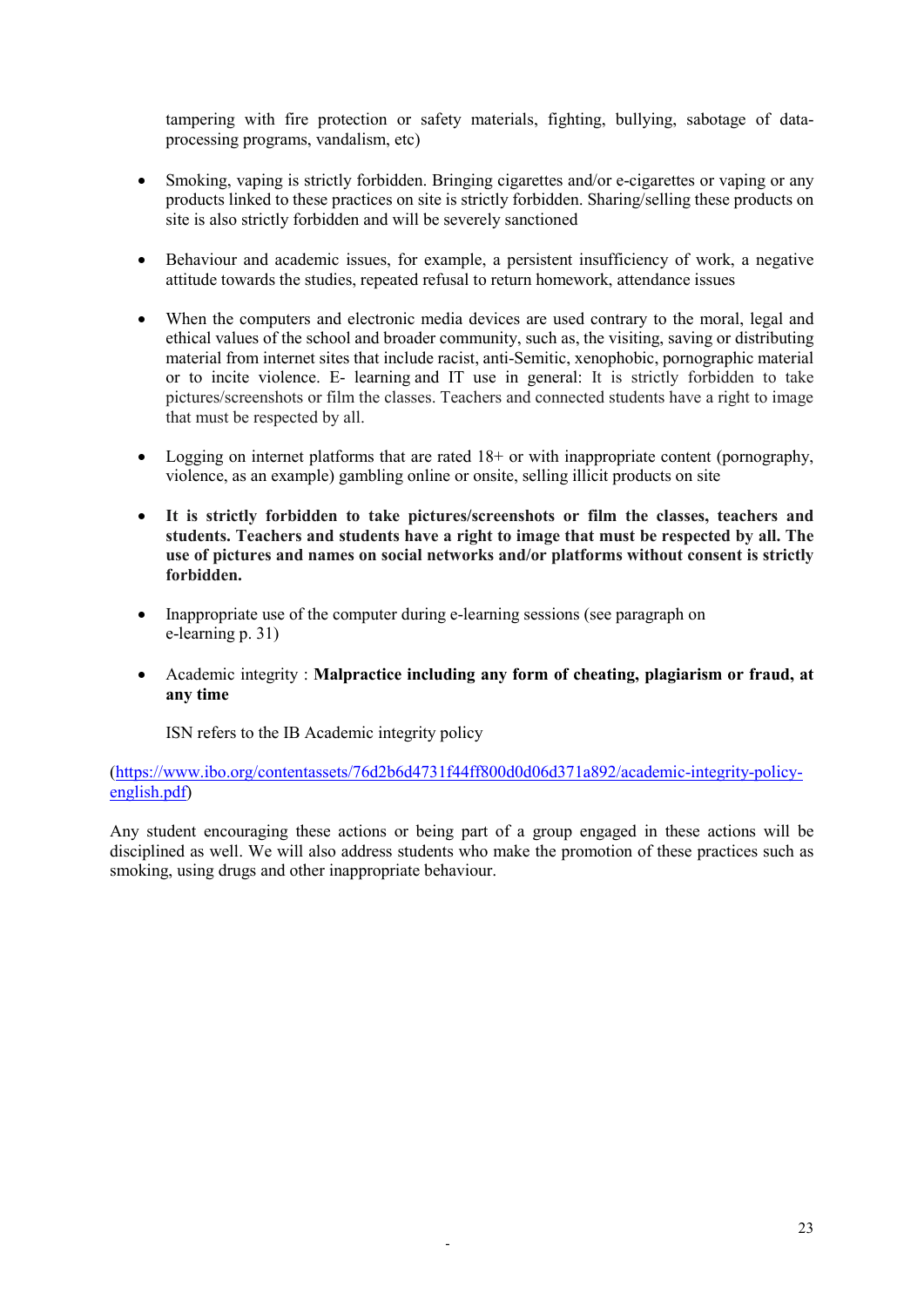# **ACADEMIC MATTERS**

## **ACADEMIC ADVISING**

ISN offers services to Secondary School students which assist them in the selection of an orderly and purposeful sequence of courses in grades 9 to 12. These include advice regarding graduation requirements, entry into university or college, and preparation for the achievement of long-term goals.

Among some of the specific services offered are :

- 1. For students in grades 8 to 10, assistance is offered in establishing an appropriate individualized academic program.
- 2. For students in grades 10, 11 and 12, counselling focuses on the formulation of realistic postgraduation plans. IBDP and college requirements are part of the process for these students, as is the scheduling of various examinations.
- 3. In addition to the services of ISN's University counselling, a library of reference books, university brochures, and career planning materials is available. Part of the collection includes various college handbooks.
- 4. Parents are invited to contact the Secondary School Principal or University Counsellor for advice concerning student academic progress, personal development and educational/career options.

#### **CALENDAR/SCHOOL YEAR**

The ISN academic year is divided into three terms. The first term begins in late August and ends in December; the second terms begins in January and ends before April break; the third term begins after the April break and ends at the end of June. Student report cards are emailed to parents via Managebac at the end of each trimester.

A detailed annual calendar is available from the school office and on the school platform. Additionally, a newsletter is published on a regular basis and includes all upcoming important dates.

#### **HOMEROOM TEACHERS**

All students have a homeroom teacher with whom they meet every morning for the purposes of communicating information, keeping track of homework assignments, counselling, meeting individually with students, keeping records (such as attendance) etc. additionally, in grades 6 to 10, students meet once a week for a PSHE/student life session with their Homeroom teacher. This teacher is the class teacher in the Lower School or one of the subject teachers in the Middle or High School. The homeroom teacher is the principal point of contact between the school and the home, in all matters both academic and non-academic.

#### **Homerooms sessions start at 8:30 and are compulsory**

#### **SCIENCE COURSES**

As a science laboratory is put at the disposition of ISN students, attention is drawn to the set of recommendations made by the French Ministry of Education concerning the prevention of accidents which might arise from laboratory work: (Ministerial Circular of 7/12/67).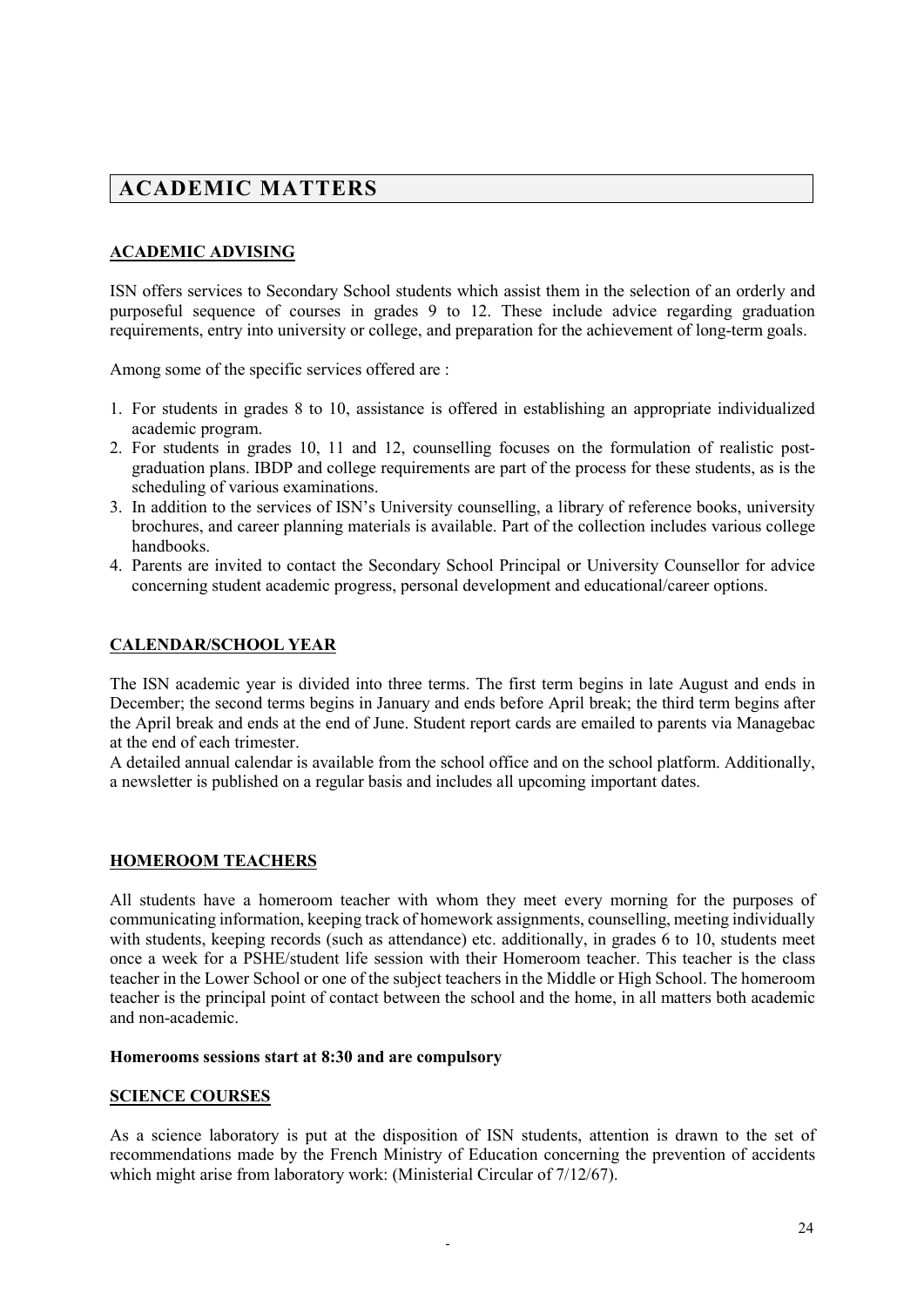See Science Security Policy.

## **ASSESSMENT AND GRADING AT ISN**

At ISN, we follow current practices in international education. Our assessment is Standards-based

| <b>ISN</b>     | Descriptors                                                                                   |  |  |  |
|----------------|-----------------------------------------------------------------------------------------------|--|--|--|
| Grades         |                                                                                               |  |  |  |
|                |                                                                                               |  |  |  |
| $\overline{7}$ | <b>Excellent. All the standards are met</b>                                                   |  |  |  |
|                | A comprehensive, highly-structured, focused and concise response to the assessment<br>task    |  |  |  |
|                | A deep and systematic engagement with the assessment task, with consistently<br>$\bullet$     |  |  |  |
|                | impressive demonstration of a comprehensive mastery of the subject matter                     |  |  |  |
| 6              | Very good. Almost all the standards are met.                                                  |  |  |  |
|                | A thorough and well-organized response to the assessment task                                 |  |  |  |
|                | A substantial engagement with the assessment task                                             |  |  |  |
| 5              | Good. Most of the standards are met                                                           |  |  |  |
|                | A competent response to the assessment task                                                   |  |  |  |
|                | An intellectually competent and factually sound answer                                        |  |  |  |
| $\overline{4}$ | Satisfactory. Some of the standards are met                                                   |  |  |  |
|                | An acceptable response to the assessment task                                                 |  |  |  |
|                | Basic grasp of subject matter, but somewhat lacking in focus or structure                     |  |  |  |
| 3              | Weak performance. Few standards are met                                                       |  |  |  |
|                | The minimum acceptable level of intellectual engagement with the assessment task<br>$\bullet$ |  |  |  |
|                | Shows a basic grasp of subject matter but may be poorly focused or badly structured           |  |  |  |
|                | or contain irrelevant material                                                                |  |  |  |
| $\overline{2}$ | Poor achievement. The standards of the task are attempted but not met                         |  |  |  |
|                | A response to the assessment task which fails to meet the minimum acceptable<br>٠             |  |  |  |
|                | standards                                                                                     |  |  |  |
|                | Very limited achievement with difficulties in understanding the task objectives               |  |  |  |
| 1              | None of the standards of the task have yet been met                                           |  |  |  |
|                | A failure to address the task resulting in a largely irrelevant answer or material of         |  |  |  |
|                | marginal relevance predominating                                                              |  |  |  |

meaning it is referenced by criteria that clearly indicate the route for progression. Students are **evaluated against a set of criteria and descriptors** that state how a student is able to show knowledge and understanding or demonstrate a specific skill against a learning standard.

## **1. Clear criteria**

For all open-ended summative assessment tasks, students are provided with written guidelines or criteria **ahead of time** so that they fully understand the task and how they will be graded.

#### **2. Grades**

**Where a percentage or numerical grade is not suited to the assessment task, criteria and indicators provide objective guidelines.** A teacher exercises her or his professional judgment to place students at the grade level that reflects their knowledge, understanding, and skills.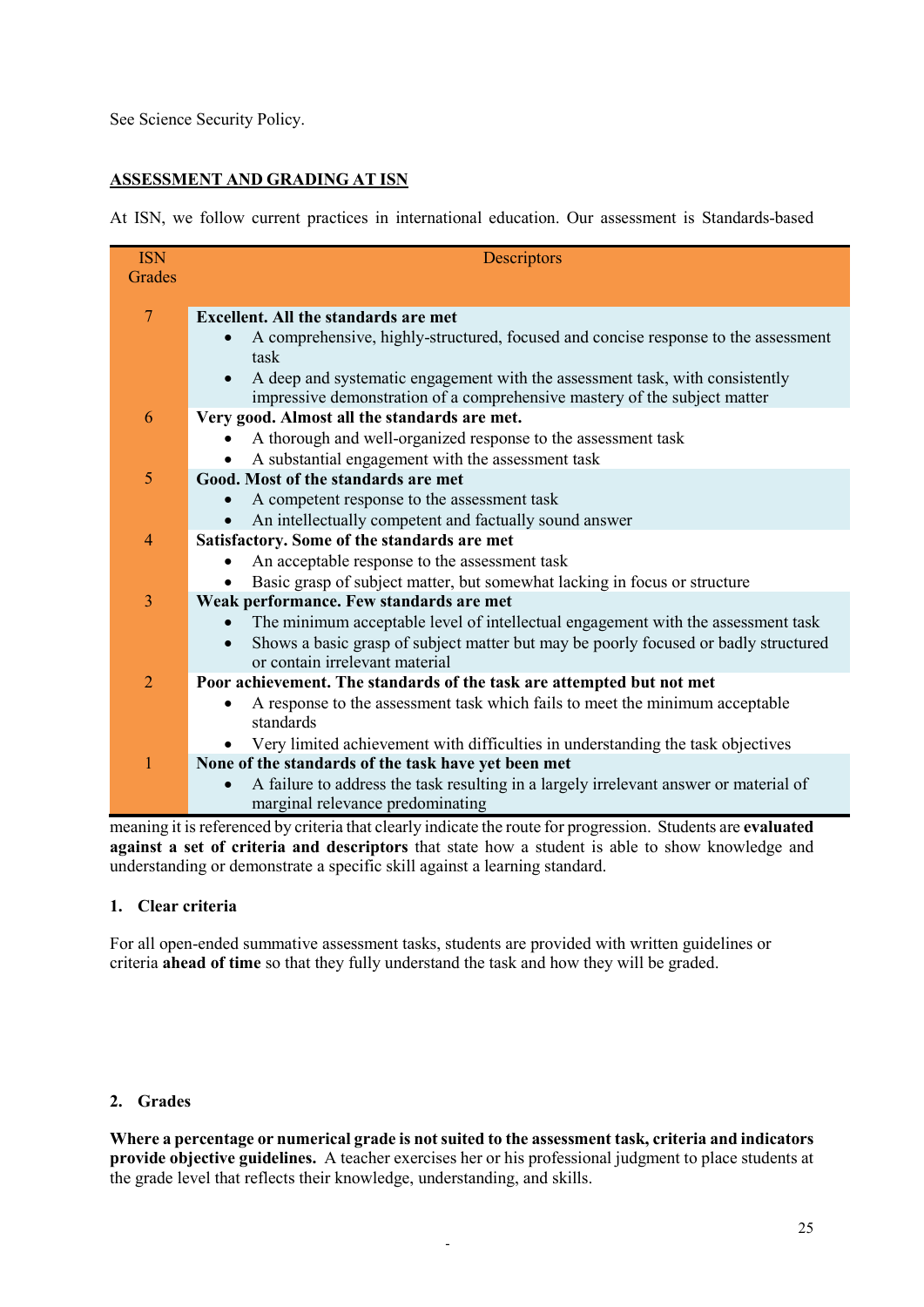## **3. Feedback**

Teachers make every effort to return marked work to students in a timely manner so that students can act on feedback. During the lesson, time is set aside to give general feedback and share examples of a high standard when appropriate. Students who do not understand a grade they have been awarded are encouraged to make an appointment with the teacher.

All work is returned to any student who has put in the required effort with:

- a. A positive comment
- b. Constructive criticism linked to the assessment criteria providing guidance for improvement. (Feedback is *informational, not judgmental*)

In some cases, **students may be invited to repeat the assessment task, or complete a similar one**. The new mark will not replace the first mark but will be taken into consideration when calculating the final grade.

## **4. Late/ Missing work**

When a student fails to hand in work**,** every attempt is made to understand why a student has been unable to complete a particular assignment. The teacher records a **I or In** for incomplete in the mark book. After discussion with the teacher, if a student is unable to complete the missing work under the agreed terms, a more formal meeting or communication with the parents will be scheduled.

Continued failure to meeting deadlines may result in a "zero", severely hindering the student's grade point average.

## 5. **Student Absences**

It is important that students catch up on any work they have missed through absence from class in a timely manner.

**In keeping with the school's mission, students are responsible** for finding out the work they have missed. They can do this

- By checking ManageBac
- By asking classmates
- By contacting directly the teacher at school or via email

If a student is absent and does not provide valid grounds for failing to complete work by the alternative deadline set with the teacher, a zero will be recorded. If a student is absent when the work is collected, it is the student's responsibility to hand in work on the day of return even if there is no lesson on that day. Students may also email work to teachers in a timely manner.

-

## **REPORT CARDS AND TRANSCRIPTS**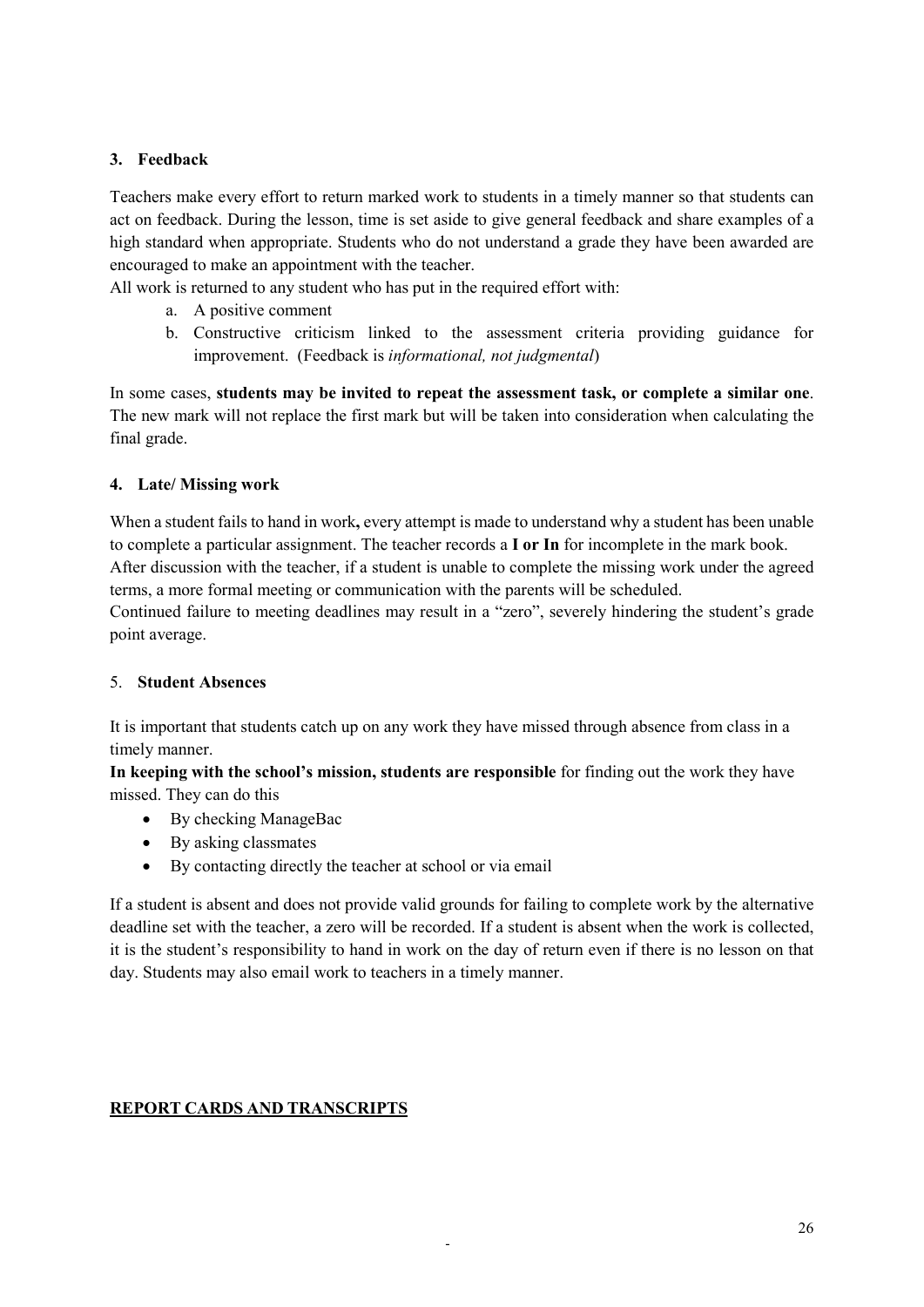Students receive academic reports at the end of each trimester. No diplomas, transcripts, references, reports, or other documentation will be issued for students whose financial obligations to the school have not been fulfilled.

## **HOMEWORK**

Homework at ISN is structured to be a natural extension of classroom learning, reinforcing concepts and skills which have been presented in the classroom while developing students' ability to plan and organize their time.

The teachers try to coordinate and distribute homework assignments as evenly as possible throughout the week; however, it is the responsibility of the students that assignments are turned in on time and complete.

Approximate homework guidelines are as follows:

| Grade 6       | 1 hour/night average    |
|---------------|-------------------------|
| Grade 7       | 1.5 hours/night average |
| Grade 8       | 2 hours/night average   |
| Grade 9/10    | 2.5 hours/night average |
| Grade $11/12$ | 3 hours /night average  |

## **PHYSICAL EDUCATION**

Students in grades preK to 10 are required to attend all physical education (P.E.) classes unless they provide a written note from a parent or doctor for a justifiable release from an activity. Students must provide themselves with navy blue shorts and jogging pants and white trainers. Showers are available in the changing rooms.

## **PROMOTION**

The promotion of students to the next grade will be based on the advice of the teachers and counsellors. The Director is the final authority to decide the promotion from one grade to the next at ISN. In the event that a student is not promoted to the next grade, the Faculty will recommend to the Director that the student repeat the same grade, be removed from the School, or other recommendation as determined by the Faculty. If a student has failed a course at ISN, s/he may be required to retake the course, or a similar course, in a summer school at an accredited school, prior to admission into the next grade at ISN.

## **SUMMATIVE ASSESSMENT**

There will be regular compulsory summative assessments. Any unauthorised absence from school on summative assessment days which is without justification will be sanctioned by the teacher. The student may be given the opportunity to take the assessment at another time but **special arrangements** must be made with the teacher prior to the deadline.

## **TUTORING**

It is sometimes advisable for a student to attend extra help sessions for a specific subject. **Tutoring must be organised off campus.** Details should be arranged with the appropriate teacher. ISN Teachers may only tutor their own students for pay when there is no other qualified person available after a reasonable search.

-

## **HIGH SCHOOL**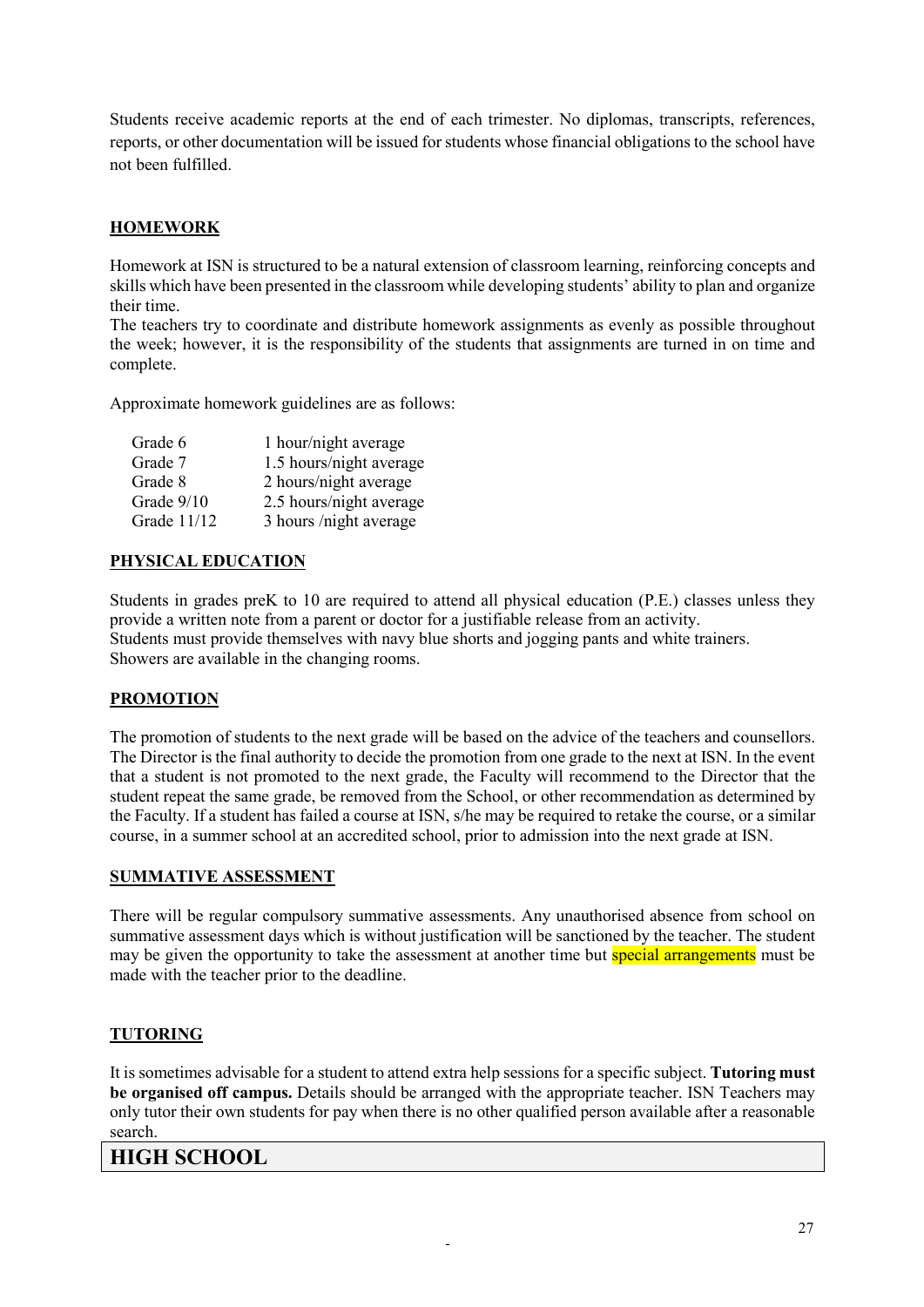#### **ACADEMIC PROBATION**

A Grade Point Average (G.P.A.) of 4.0 (on a 7 point scale) should be the minimum requirement for acceptable academic achievement. A student whose G.P.A. drops below this, or who receives two marks of "3" in a given grading period, will be placed on academic probation.

A student remaining on academic probation after two consecutive semesters will be reviewed by the Director who will consider expulsion. Admission to the next academic year will be based on the student's clear attempt to improve academic achievement.

## **CHANGE OF PROGRAMME**

Individual student programmes are the result of thorough, long-range planning, based upon numerous factors (departmental recommendations, testing, interviews, and parent-student selections). Course changes are to be kept to a minimum once school has started and may only be made as follows:

- In consultation with the Secondary school Principal and IBDP Coordinator,
- A "Change of Course" form, available from the IBDP Coordinator, must be signed by the teacher(s) involved, as well as the parents.
- After two weeks, a student may change a course only in exceptional situations, and only with the approval of the teachers and the parents.
- For any change of class, an appointment with the University Counsellor will be organised

## **GRADUATION REQUIREMENTS**

To graduate and receive a diploma from ISN, each student is required to complete a minimum of twentytwo credits, obtained over the four High School years. The minimum requirements by department are:

| English/French 1 <sup>st</sup> language | $= 4$ credits |                                                 |
|-----------------------------------------|---------------|-------------------------------------------------|
| Or E.S.O.L.                             |               | 4 credits                                       |
| Maths                                   | $=$           | 3 credits                                       |
| Modern Languages                        | $=$           | 3 credits                                       |
| Humanities                              | $=$           | 3 credits                                       |
| Sciences                                | $=$           | 3 credits                                       |
| <b>Physical Education</b>               | $=$           | 1 credit (gains $\frac{1}{2}$ credit per annum) |
| Performing or Fine Arts                 | $=$           | 1 credit                                        |
| Extended Essay / Senior Thesis/Project  | $=$           | 1 credit (gains $\frac{1}{2}$ credit per annum) |

#### **Credits**

One full "credit" is awarded when a student receives a minimum grade of "3" in a course or equivalent work as follows for each High School year :

- one credit for the successful completion of all IB courses, except for the Theory of Knowledge, which receives one-half credit,
- one-half credit for the successful completion of the senior thesis/project, or the Extended Essay for grades 11 and 12.

-

## **Honours Courses**

All IB courses are considered Honours Courses.

#### **IB DIPLOMA PROGRAMME**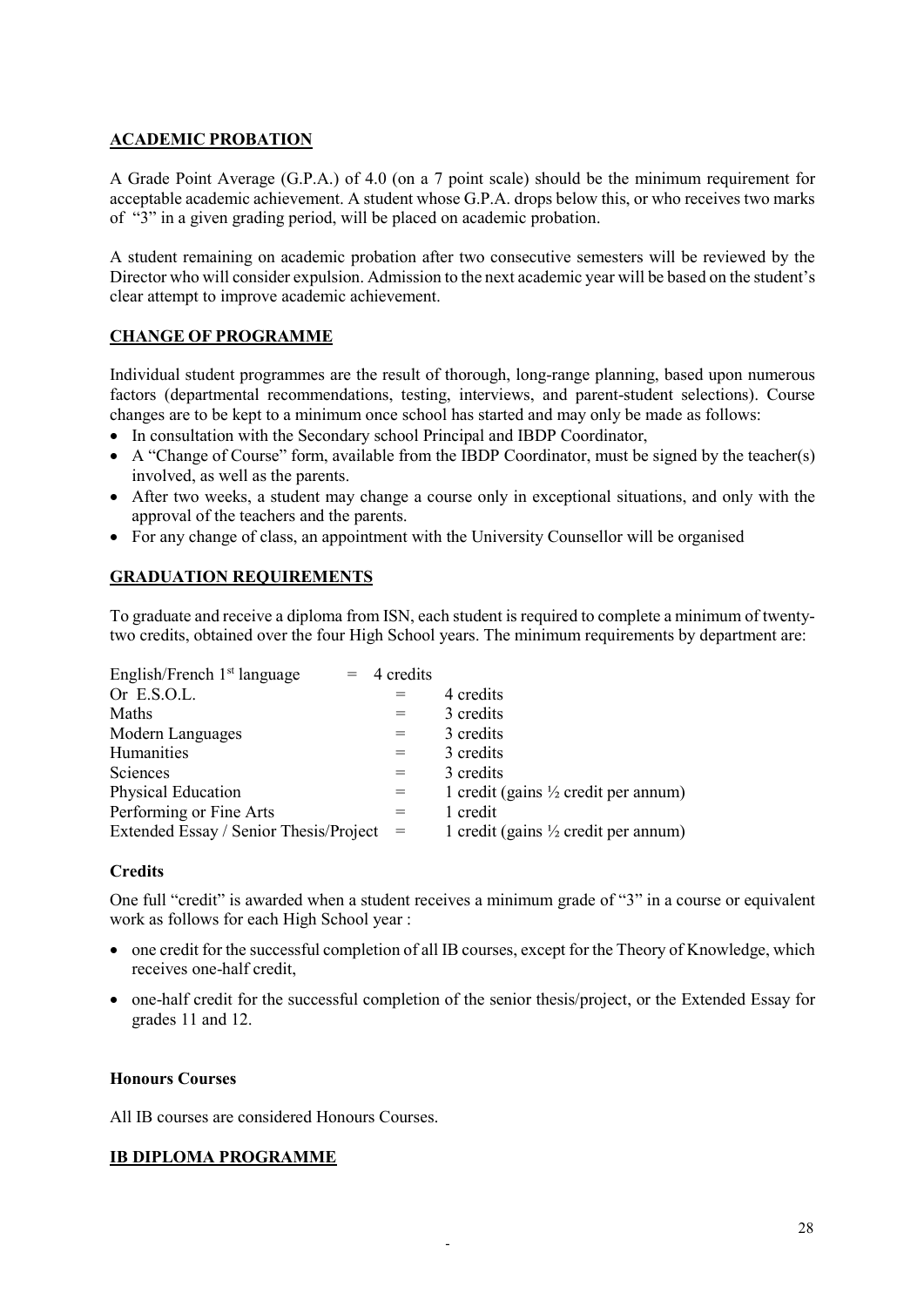The candidates for the International Baccalaureate Diploma or Course status must enrol in six academic courses.

Diploma candidates must complete the core : Theory of Knowledge course, Extended Essay and the CAS (Creativity, Action, Service). These three components are compulsory to obtain the full IB Diploma.

"Theory of Knowledge is a unique part of the Diploma Programme and one of its three core elements. It gives students the opportunity to think critically about knowledge, to make sense of the huge amounts of information they encounter and to challenge the assumptions behind knowledge. It enables students to link together knowledge from their different Diploma Programme subjects, their CAS activities and their extended essay research.

CAS stands for 'Creativity, Action and Service' and is one of the three core elements of the IB Diploma programme. The CAS experience is intended both to extend and challenge students - through learning by doing real tasks that have real consequences, and then by reflecting on these experiences. CAS aims to develop students who are reflective thinkers, willing to take on new challenges and new roles and are more aware of themselves as members of communities with responsibility towards each other and the environment.

IB students are given the opportunity to develop independent study, research and extended writing skills through the Extended Essay. All students are required to write an essay of approximately 4,000 words. The essay can be on a topic of particular interest to the student from any area of study in the Diploma Programme. Students are assigned an academic supervisor who will guide the student through the demands of academic research and writing. The Extended Essay is excellent preparation for study at degree level."

Non-Diploma candidates must attend the Extended Essay course but will complete the "Senior Thesis or Project".

The IBDP programme is a two-year programme for students aged 16 to 19. It offers a comprehensive, demanding course of studies leading to qualifications for university entrance in more than 70 countries. It provides students of different linguistic, cultural, and scholastic backgrounds with the intellectual, social, and critical perspective necessary for their future.

The IB Diploma programme requires students to take three subjects at a "higher" level and three at a "standard" level. All students must study two languages, a natural science, mathematics, and a subject in the humanities. Students may also opt to work towards individual IB certificates, but must still carry six subjects.

Additional requirements for the IB Diploma are:

- participation in creative and physical activities and community service (CAS);
- an Extended Essay of 4,000 words which demands independent work under appropriate guidance;
- a course on the "Theory of Knowledge"

All students enrolling in IB courses must have the approval of their teachers and the IB Coordinator. A booklet which explains the IB in greater detail is available from the IB Coordinator, Secondary Principal or the School office.

#### **IBDP on-line courses:**

Additional courses are available for some ISN students via Pamoja on-line Education. These courses do not replace any of the courses currently offered at ISN but rather widen the choices currently available.

-

These additional courses cover a diverse range of interest and include: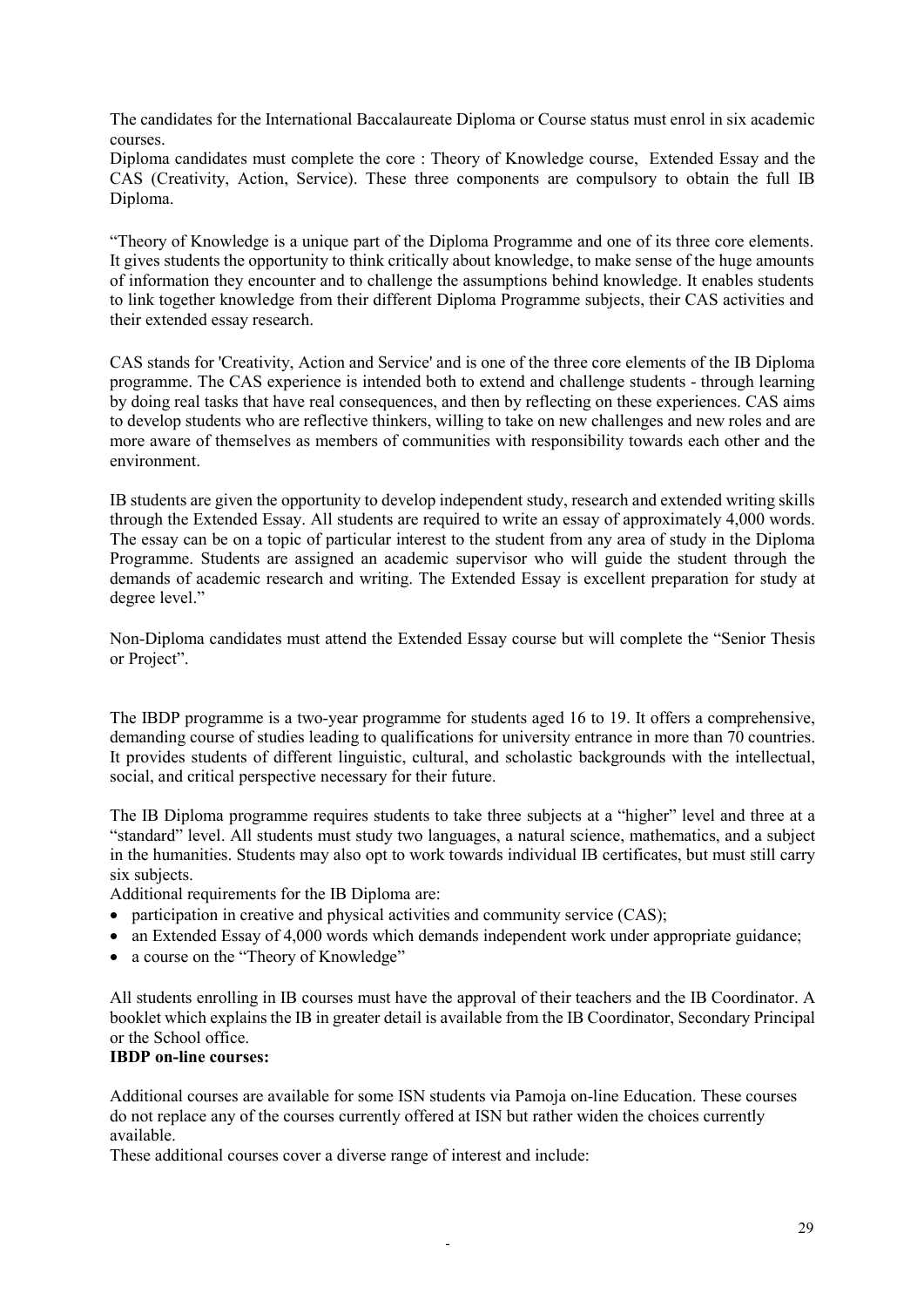- Business and Management (Group 3).
- Information Technology in Global Society (Group 3).
- Philosophy (Group 3).
- Psychology (Group 3).
- Film (Group  $6$ ).

The courses are delivered by experienced IB teachers under strict control of the IB Organization. The ISN IB Coordinator meets with the students taking Pamoja Online courses and ensures that that they stay on track.

#### **Independent Study**

Students with a particular interest not offered in the standard curriculum may request to undertake an Independent Study Course. The proposal must be submitted by the student and a supervising teacher to the Secondary School Principal or the Director for approval. The credit rating for an independent study will be determined by the Director.

#### **IGCSE PROGRAMME**

All courses in grades 9 and 10 are designed as pre-IB courses. The IGCSE programme constitutes an excellent preparation for the IB Diploma programme. Each student in grades 9 and 10 must follow a complete programme. Some subjects are non IGCSE courses but they are considered at the same level of importance for the IBDP preparation.

"The IGCSE is a comprehensive two year programme for grades  $9 \& 10$ . It is a balanced mix of practical experience and theoretical knowledge. It is a universally recognized qualification among international schools and universities worldwide. The course offers the best in international education and, being in pace with students' changing needs, it regularly updates and extends the curriculum. It provides an excellent foundation for students who wish to continue with the IB Curriculum at the pre -university level".

## **INTERNAL/EXTERMNAL EXAMINATIONS**

#### **External Examination centre**

ISN is a centre for students who sit the exams for the IGCSE, the IBDP program, the Associated Board of the Royal Schools of Music exams (ABRSM) and NEA.

#### **IGCSE AND IBDP**

Externally assessed examinations (IBDP, and IGCSE) are scheduled on varying dates in May, (April to June for IGCSE). Examination rules are posted and discussed with students prior to exam time. .

#### **Internal Examination**

IGCSE and IBDP Mock sessions are organised in grades 10 and 12 every year in January. Students are given the opportunity to train for the exams. They develop revision skills and time management.

Students not registered for IGCSE exams in grade 10 will sit End of Year exams in all subjects in a calendar aligned with the IGCSE external calendar. Teachers will communicate the dates and organisation to the students directly.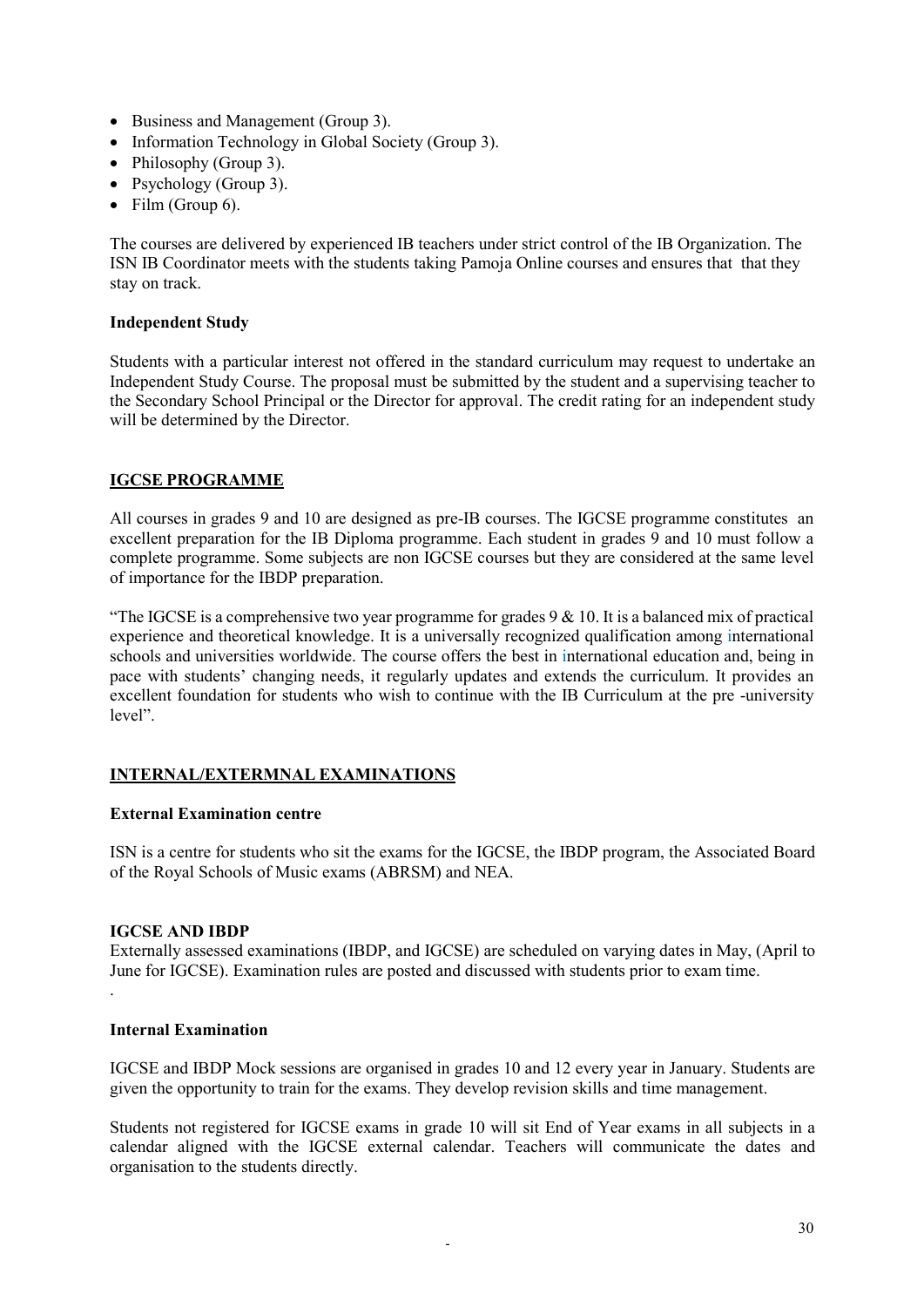## **Final examinations (End of Year Exams ) for grades 6 to 11 are scheduled in May/June.**

#### **SCHOOL SERVICE**

Some High School students (Course candidate students) will be scheduled to perform a school service for one or more periods per week. These services may include assisting in the library or working as an aide in the Lower, Middle, or High Schools.

#### **SENIOR THESIS/PROJECT**

The senior thesis/project is a graduation requirement for all students who are not full IB Diploma candidates. The 2,500 word paper or project is to be written during the 11th Grade year and is to be presented in the October of the 12th Grade year. An assigned Faculty member assists each student in the research and preparation of this paper. Proposed topics are approved by the Secondary Principal.

#### **APPLICATIONS TO OTHER SCHOOLS**

As is the case with many international schools, ISN has a highly mobile student body, with a number of families arriving and departing each year, due to work and family reasons. Our staff has a great deal of experience and professional expertise both in welcoming new students to ISN as well as in helping our own students find placement in new schools when they choose to move. If a student is considering applying to a new school, we strongly encourage the parents to communicate this to the school administration as early as possible, and we will work with the parents and the student in preparing the admissions dossier for the new school. This can be particularly important when applying to highly selective schools, for which the student may need to prepare for and take admissions tests, e.g., the SSAT or CE examinations. In the case of the need for admissions examinations, please contact the office immediately in order to make the necessary arrangements.

## **GUEST VISITS TO SCHOOL**

Visiting students may visit during the lunch period **with prior permission of the Primary/Secondary School Principals**, depending upon space available and the appropriateness vis-a-vis the school calendar (e.g., no visits during examination periods). Requests must be made in writing at least three days in advance. Visiting students will need to wear their guest badges at all times, and each will be assigned a student to be responsible for his or her safety if, for example, an emergency evacuation takes place. Prior to the visit, parents must complete and return an insurance attestation, which is available upon request at the Reception.

-

#### **E-LEARNING AT ISN**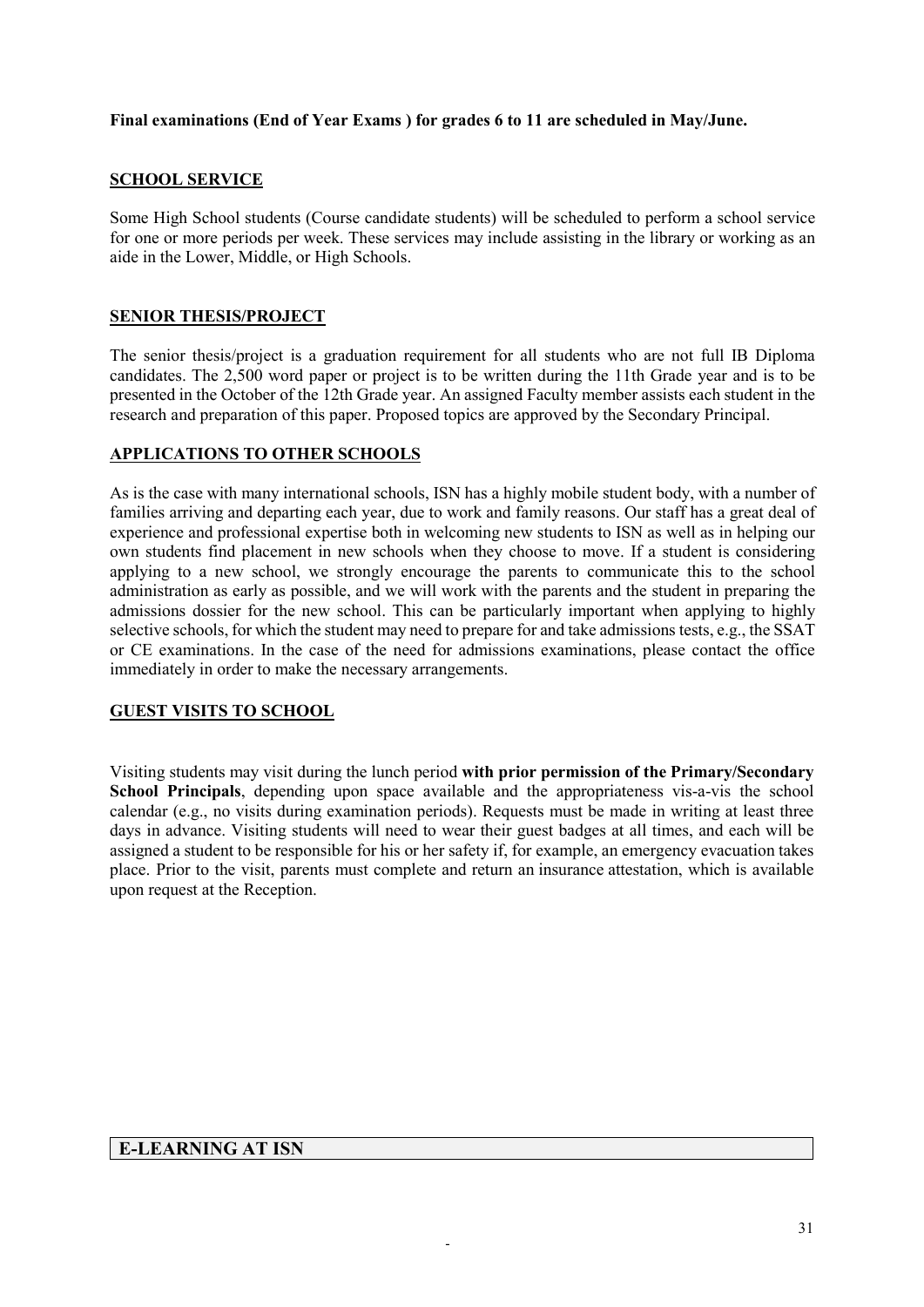## **ISN would like to remind students that attendance is one of the most important factors for success.**

#### **Before class:**

- If you are not able to attend, please notify your teacher.
- Make sure you have a fully charged iPad or other device with access to "Zoom" devices should have any time restrictions removed for the duration of the online learning in order to ensure that students can access all necessary apps.

*Parents are encouraged to assist their children to connect to the platform if they have difficulty*

- Make sure you are in a quiet isolated space, to help you concentrate
- Be dressed appropriately for online learning and live sessions and your background screen and/or profile picture should also be appropriate
- Try and be well prepared before the lesson starts (breakfast / lunch done, no snack, toilet before the lesson…)
- Have paper or a notebook and writing materials when/if necessary
- Any other specific equipment such as maths equipment, textbooks etc. will be specified by the teacher at the beginning of the lesson
- All phones must be switched off during the live sessions

## **During class**

- Respect the daily time table
- Students must be present and on time for all live sessions with all camera functions "ON".
- **Photos/screenshots and videos are strictly forbidden.** Neither parents nor students are allowed to take photos or film during the classes to respect the privacy of teachers and students
- Students must use the "Chat" appropriately and respectfully
- Parents of students in Lower School may be invited when/if necessary to join their children.
- Parents must remain vigilant regarding online use, however, they are asked not to intervene in classes, unless prompted by the teacher. This includes helping students answer questions, solve problems, etc.

#### **After class**

- Make sure to leave the classroom by exiting the window
- Follow your class schedule to go to your next class

## **IMPORTANT**

**It is strictly forbidden to take pictures/screenshots or film the classes. Teachers and connected students have a right to image that must be respected by all.**

**Links to virtual classrooms are reserved for registered participants of that class**. Do not share links to virtual classrooms with people who are not registered in the class. Any sharing of links with persons not registered in the class will result **in immediate suspension** of the student.

Similarly, **any student who disrupts his or her class** or allows himself or herself to go to a class that is not his or her own during the day will be immediately **suspended** for a period of one week and will be counted as absent.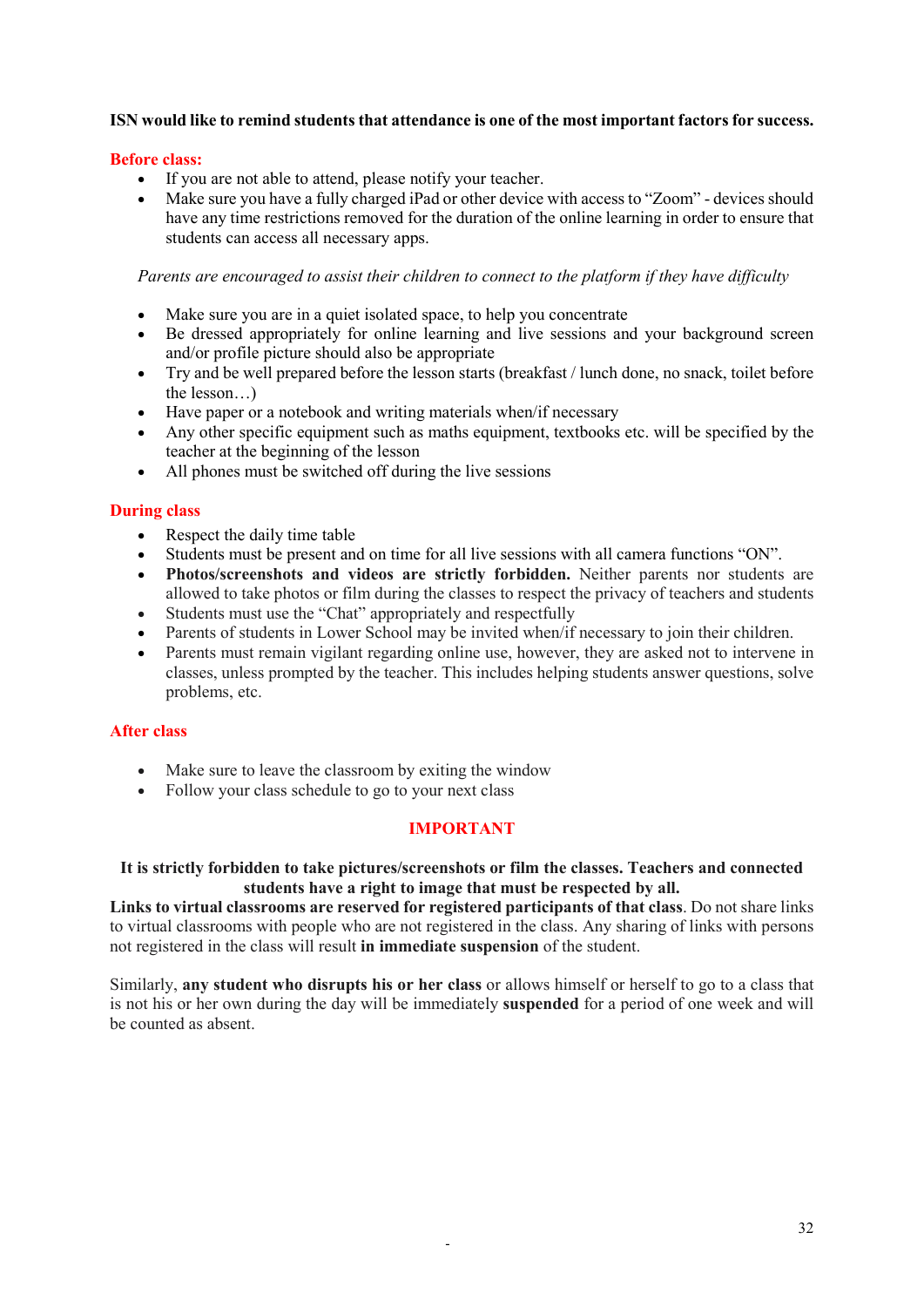# **CHANGEMAKERS**

In keeping with ISN's vision "to prepare today's learners to confidently embrace challenges as adaptable, empathetic global citizens who will be active contributors for a more sustainable world," we are launching CHANGEMAKERS, a dynamic enrichment programme which provides expanded opportunities beyond academics for students to be successful that includes a greater awareness of themselves and the wide range of options available to them, while developing the competencies to pursue those options and make good decisions as proactive, responsible citizens of the world.

While the school curriculum inspires, supports and nourishes learners to be open-minded critical thinkers and problem-solvers, CHANGEMAKERS offers expanded co-curricular opportunities for students to become even more actively engaged, visionary change makers.

CHANGEMAKERS is interactive, often project-focused and challenges students to use concepts in innovative ways.

## **Our goals:**

Increase self-confidence Increase self-esteem Highlight creativity Encourage perseverance Awaken leadership skills Ignite passions Provide opportunities for discovery Instill ethics and human values Create a friendly, vibrant community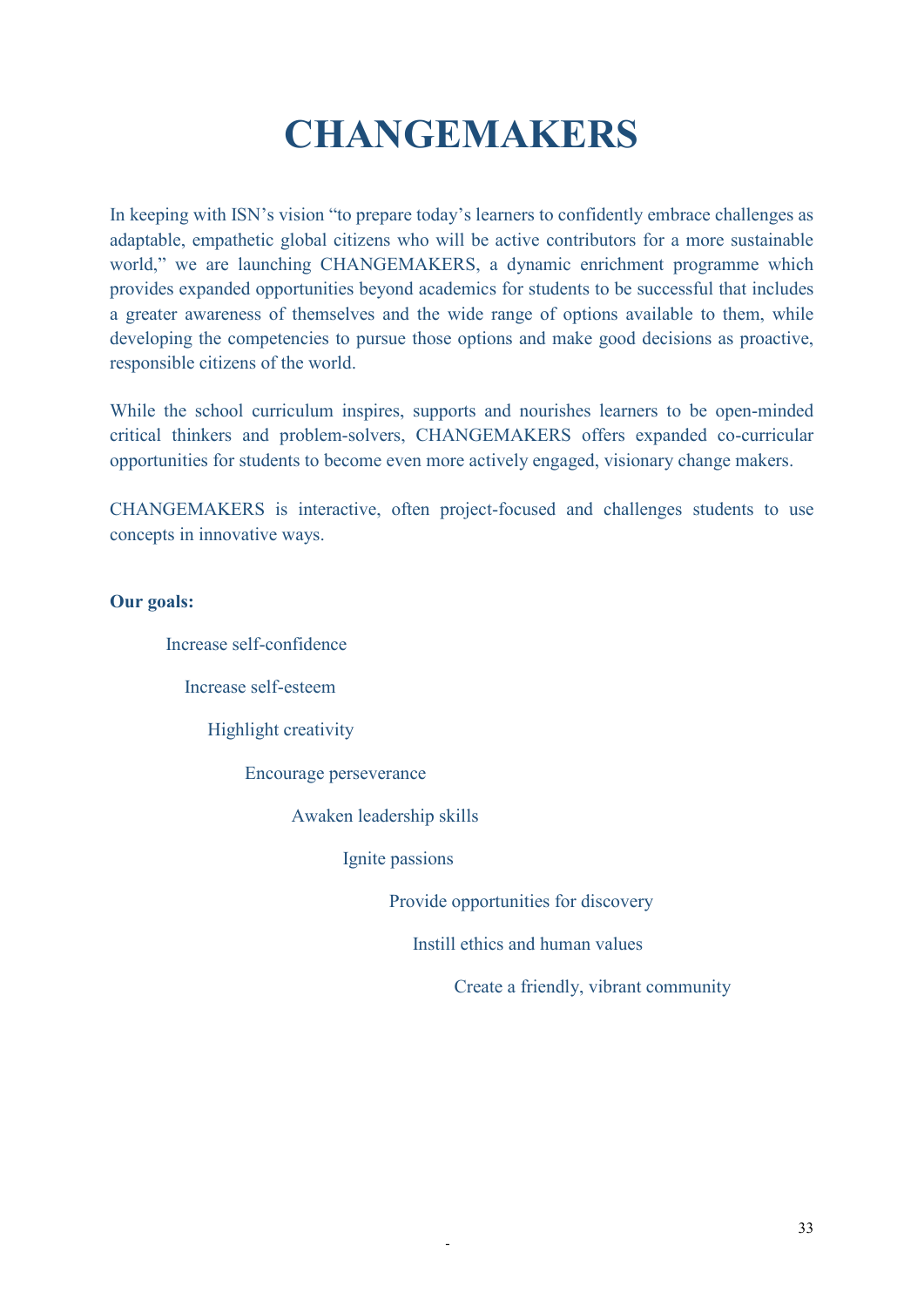# **CHANGEMAKERS** FAQs

#### **How many CHANGEMAKERS courses will students take over an academic year?**

• **Primary** students will participate in 4 different courses per week over a six-week period. At the end of the week, students will celebrate their achievements through a theme-based assembly.



- **Grades 6-10:** All students will participate in CHANGEMAKERS twice a week per term + the new Life-Skills programme twice a week + one supported individual study session.
- **IBDP:** Students in grades 11 and 12 are expected to engage in the CHANGEMAKERS program as either a participant or course leader for the Life-Skills programme, both of which a range of opportunities for their CAS Programme.
- Additionally, the IBDP students will be expected to attend the Future Proof programme on a regular basis. This program focuses on preparing students for the next stages of their education and for life beyond school with the University Counselor.

## **How many students will be on each course?**

This is dependent upon the course but there should be between 8-20 students per course.

## **How will students choose their CHANGEMAKERS courses?**

Students will be able to make their choices for the 2021/22 school year from the list of options via the CHANGEMAKERS booklet, which is available via the welcome back newsletter at the end of August. They will be asked to choose their courses for the first term when they return to school at the end of August during an assembly which will provide further details to assist students in their choices.

## **Are the CHANGEMAKERS sessions offered in year groups?**

No - A great advantage of the CHANGEMAKERS programme is that the courses are offered vertically across multiple year groups within each section.

-

#### **Will registers be taken?**

Yes - a register will be taken for every session.